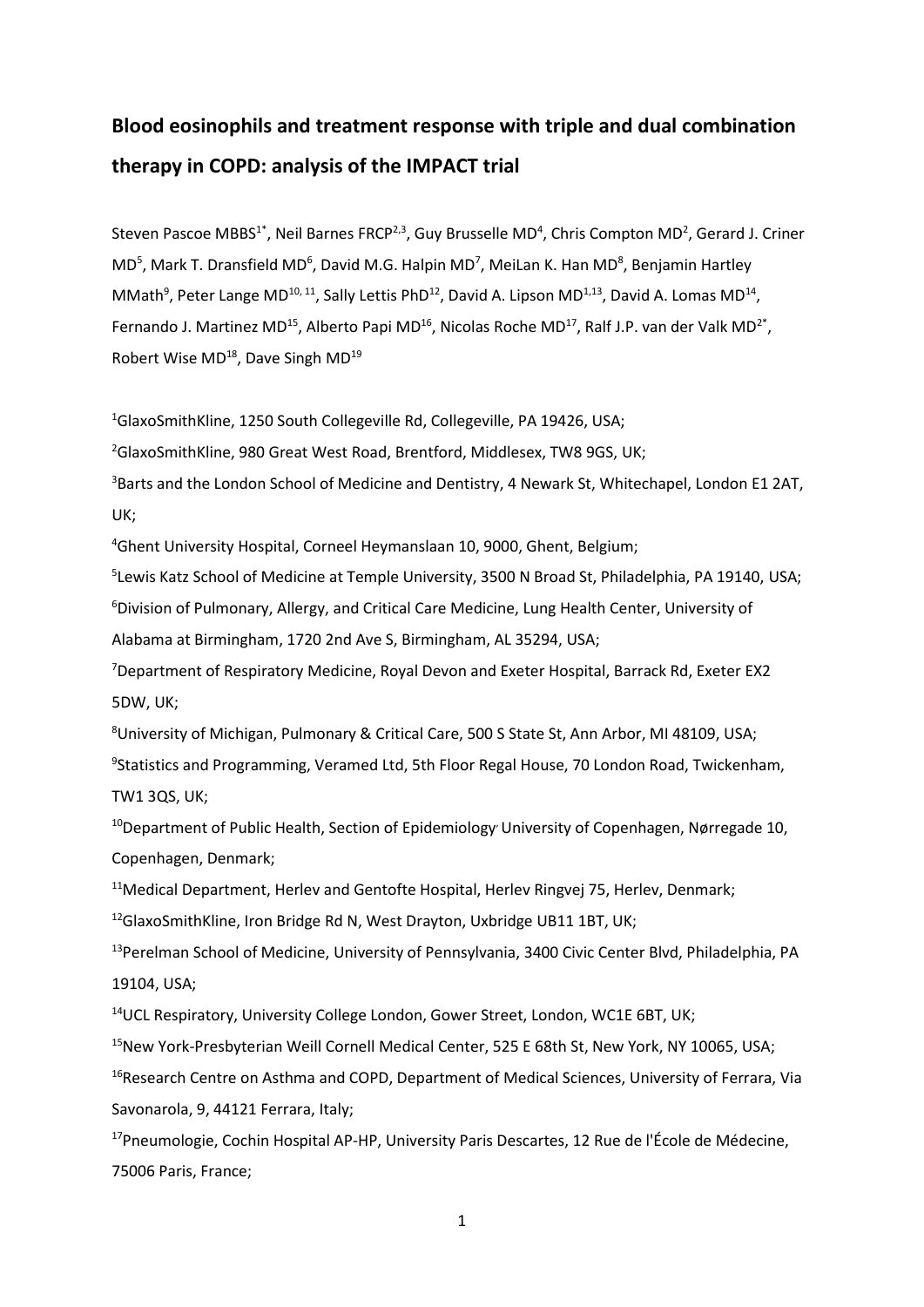<sup>18</sup>Division of Pulmonary and Critical Care Medicine, Johns Hopkins Medicine, 1800 Orleans St, Baltimore, MD 21287, USA; <sup>19</sup>University of Manchester, Oxford Rd, Manchester M13 9PL, UK

\*Affiliation at the time of the study and writing of the manuscript.

# **Corresponding author:**

Steven Pascoe 1250 South Collegeville Road, Collegeville, Pennsylvania, PA 19426, USA\* **Email:** pascoesteve@yahoo.co.uk **Tel:** +1 919 491 8859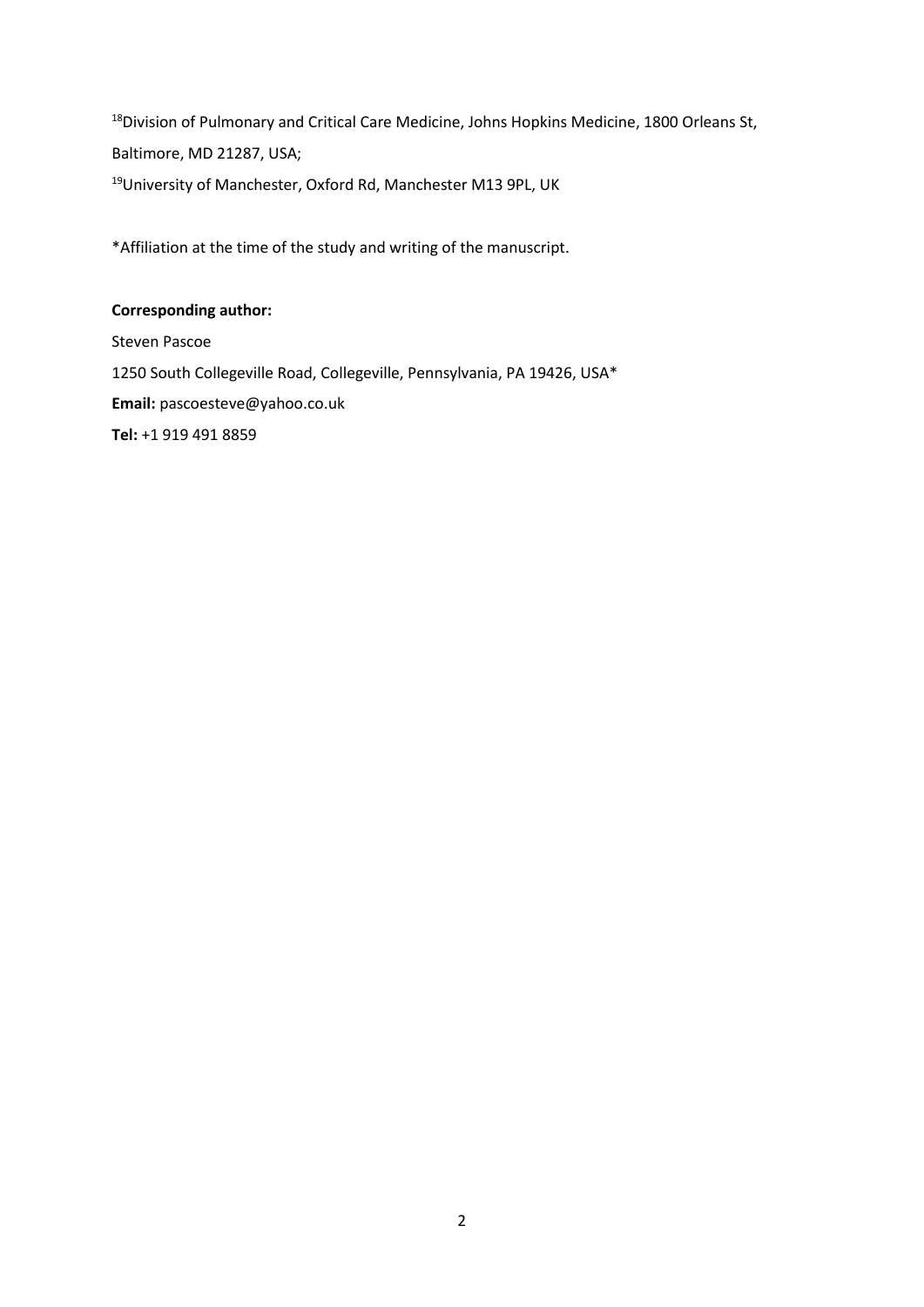#### **RESEARCH IN CONTEXT**

#### **Evidence before this study**

Inhaled corticosteroids (ICS)-containing therapies reduce exacerbation rates in patients with chronic obstructive pulmonary disease (COPD). Studies have demonstrated that higher blood eosinophil counts are associated with a greater treatment benefit with ICS. Studies that have investigated the association between blood eosinophil counts and response to ICS-containing therapy in COPD, published from 2008 onwards, were identified from PubMed, using the search terms: "inhaled corticosteroids", "blood eosinophil count", "exacerbation", and "COPD". The relationship between ICS and blood eosinophil count has been modelled in various post hoc analyses, with the greatest effects of ICS on reduction of COPD exacerbations shown at higher eosinophil levels. The majority of these analyses have focused on the response to ICS/long-acting  $\beta_2$ -agonist (LABA) versus LABA using dichotomised eosinophil counts. However, additional evidence is required to understand the relationship between blood eosinophil count and the effect of ICS as a continuum with both singleinhaler triple therapy (SITT) and dual inhaled therapies, and to determine whether this relationship is modified by other factors known to modulate ICS effects, such as cigarette smoking.

## **Added value of this study**

The large size of the population in the recent IMPACT trial, which compared once-daily SITT (fluticasone furoate/umeclidinium/vilanterol [FF/UMEC/VI]) with dual inhaled therapy (FF/VI and UMEC/VI), allows modelling of the relationship between baseline blood eosinophil count and the effect of ICS as a continuum on COPD exacerbations and other outcomes. These analyses demonstrated greater ICS treatment effects were associated with increasing blood eosinophil counts. This was seen in both former and current smokers with larger benefit seen in former smokers.

#### **Implications of all the available evidence**

This is the first analysis using data modelling of SITT or ICS/LABA versus LAMA/LABA to demonstrate that, in a high exacerbation risk population, the response to ICS-containing therapy can be predicted using blood eosinophil counts and smoking status. The continuous nature of the relationship between increasing blood eosinophil count and reduction in exacerbations with use of ICS is clearly demonstrated. Assessment of blood eosinophils should, therefore, be used as part of a precision medicine approach to optimise the use of ICS within combination therapies in patients with COPD.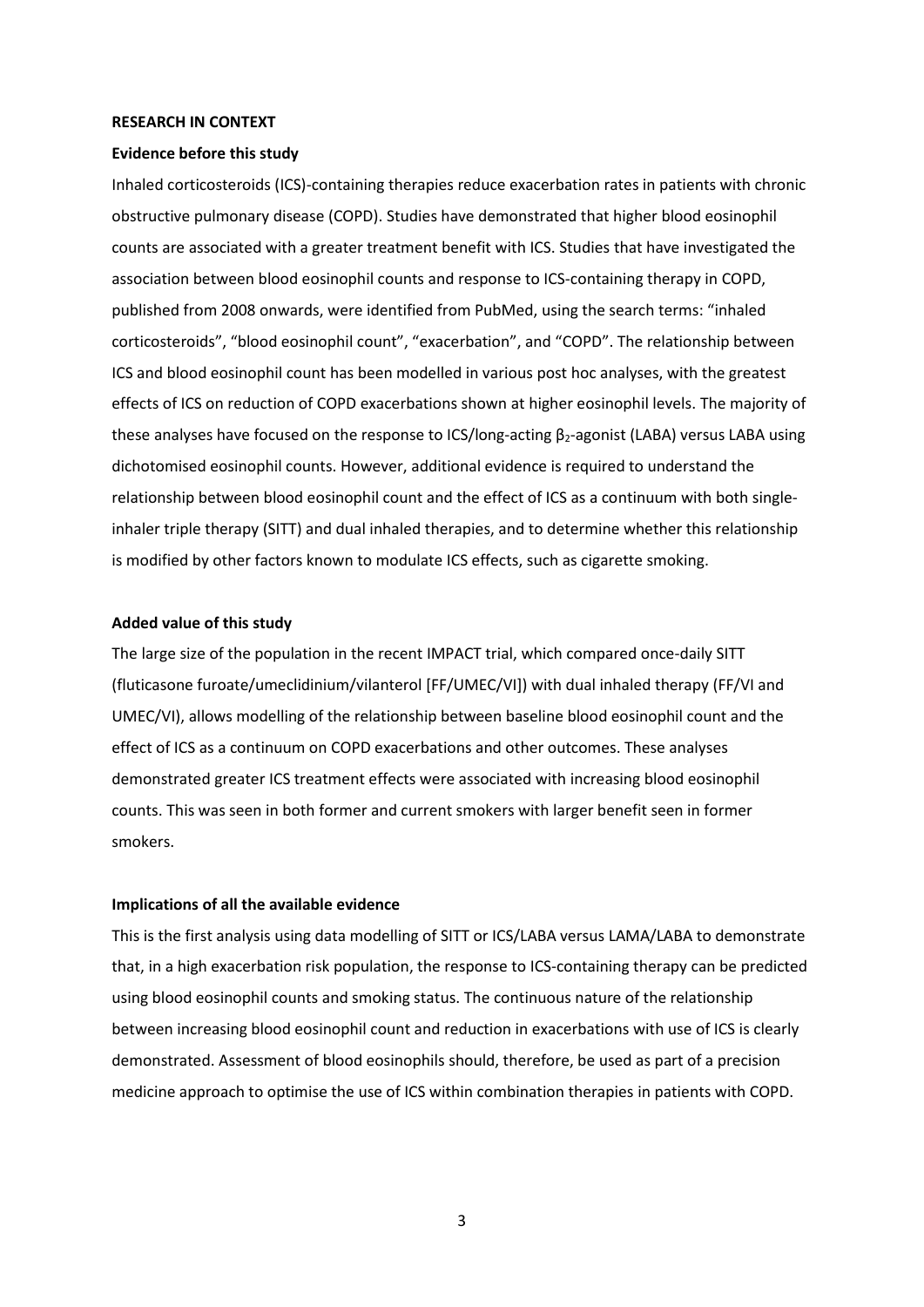## **ABSTRACT**

**Background:** Previous studies highlighted a relationship between reduction in exacerbation rates with inhaled corticosteroid (ICS)-containing therapies and baseline blood eosinophil count in chronic obstructive pulmonary disease (COPD). The IMPACT trial demonstrated that once-daily single-inhaler triple therapy (SITT) significantly reduces exacerbations versus dual therapies. Blood eosinophils and smoking status may be important modifiers of treatment response to ICS. Modelling of these relationships and their interactions, including outcomes beyond exacerbations, was undertaken here.

**Methods:** IMPACT was a randomised, double-blind, parallel-group, 52-week, global study comparing once-daily SITT (fluticasone furoate/umeclidinium/vilanterol [FF/UMEC/VI]) with dual inhaled therapy (FF/VI and UMEC/VI). Eligible patients had moderate-to-very-severe COPD and ≥1 moderate/severe exacerbation in the previous year. Fractional polynomials were used to model continuous blood eosinophil counts. Negative binomial regression was used for numbers of moderate/severe exacerbations, severe exacerbations and pneumonia. Differences at Week 52 in trough forced expiratory volume in 1 second (FEV<sub>1</sub>), St George's Respiratory Questionnaire (SGRQ) total score and Transition Dyspnoea Index (TDI) were modelled using repeated measurements mixed effect models.

**Findings:** The magnitude of benefit of ICS-containing arms (FF/UMEC/VI [N=4,151] and FF/VI [N=4,134]) versus a non-ICS dual long-acting bronchodilator (UMEC/VI [N=2,070]) in reducing moderate/severe exacerbation rates increased in proportion to blood eosinophil count. For example, the moderate/severe exacerbation rate ratio (95% confidence interval [CI]) for FF/UMEC/VI versus UMEC/VI was 0·88 (0·74, 1·04) at blood eosinophil count <90 cells/µL and 0·56 (0·47, 0·66) at ≥310 cells/µL; the corresponding rate ratio for FF/VI versus UMEC/VI was 1·09 (0·91, 1.29) and 0.56 (0.47, 0.66), respectively. Similar results were observed for FEV<sub>1</sub>, TDI and SGRQ total score; however, the relationship with  $FEV_1$  was less marked. At blood eosinophil counts <90 and ≥310 cells/µL, the FF/UMEC/VI versus UMEC/VI treatment difference (95% CI) was 40 mL (10, 70) and 60 mL (20, 100) for trough FEV<sub>1</sub>, -0·01 (-0·68, 0·66) and 0·30 (-0·37, 0·97) for TDI score, and -0·01 (-1·81, 1·78) and -2·78 (-4·64, -0·92) for SGRQ total score, respectively. Smoking status modified the relationship between observed efficacy and blood eosinophil count for moderate/severe exacerbations. TDI and FEV<sub>1</sub>, with former smokers more corticosteroid responsive at any eosinophil count than current smokers.

**Interpretation**: This analysis of the IMPACT trial demonstrates that assessment of blood eosinophil count and smoking status has the potential to optimise ICS use in clinical practice in patients with COPD and a history of exacerbations.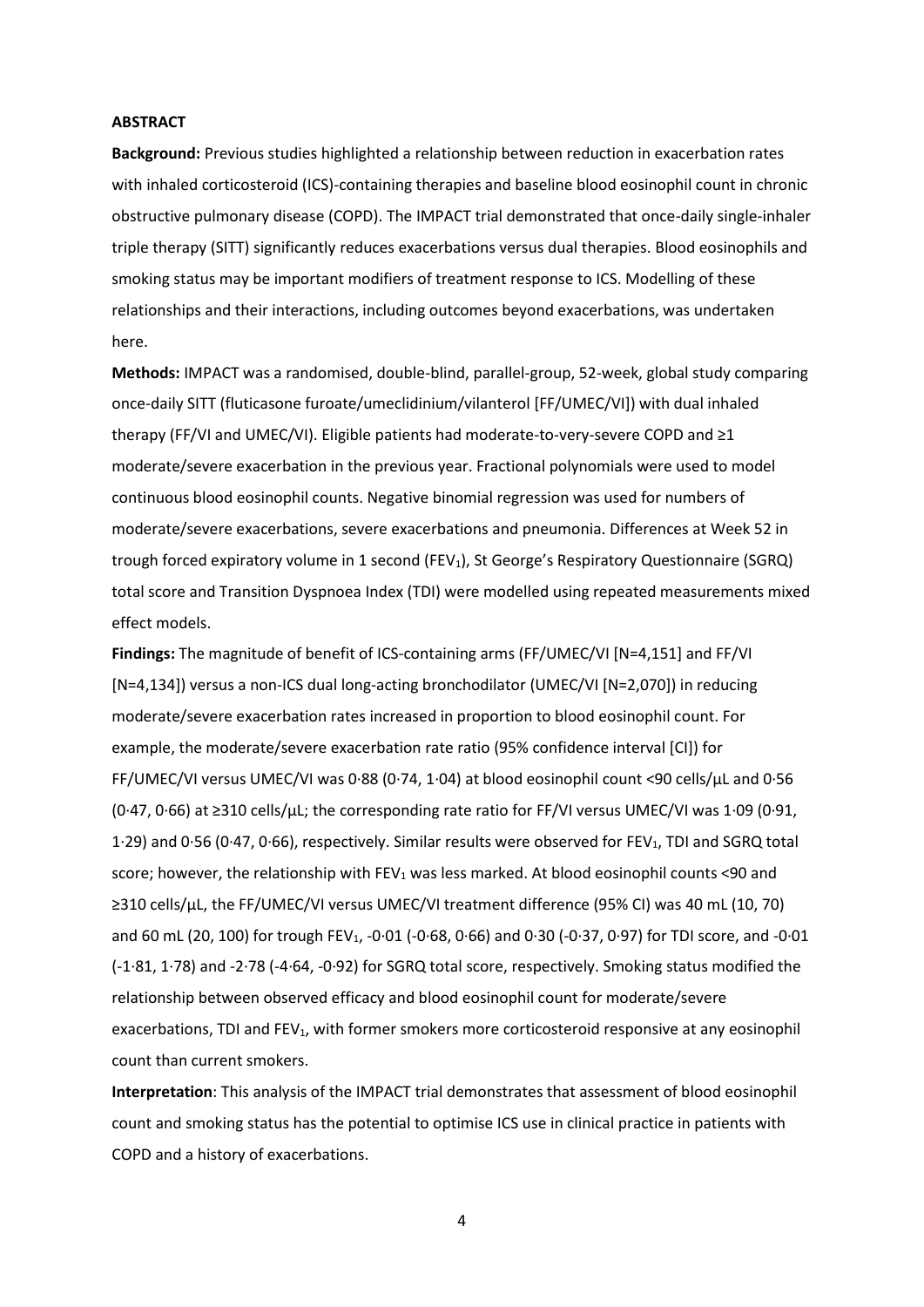**Funding:** GlaxoSmithKline.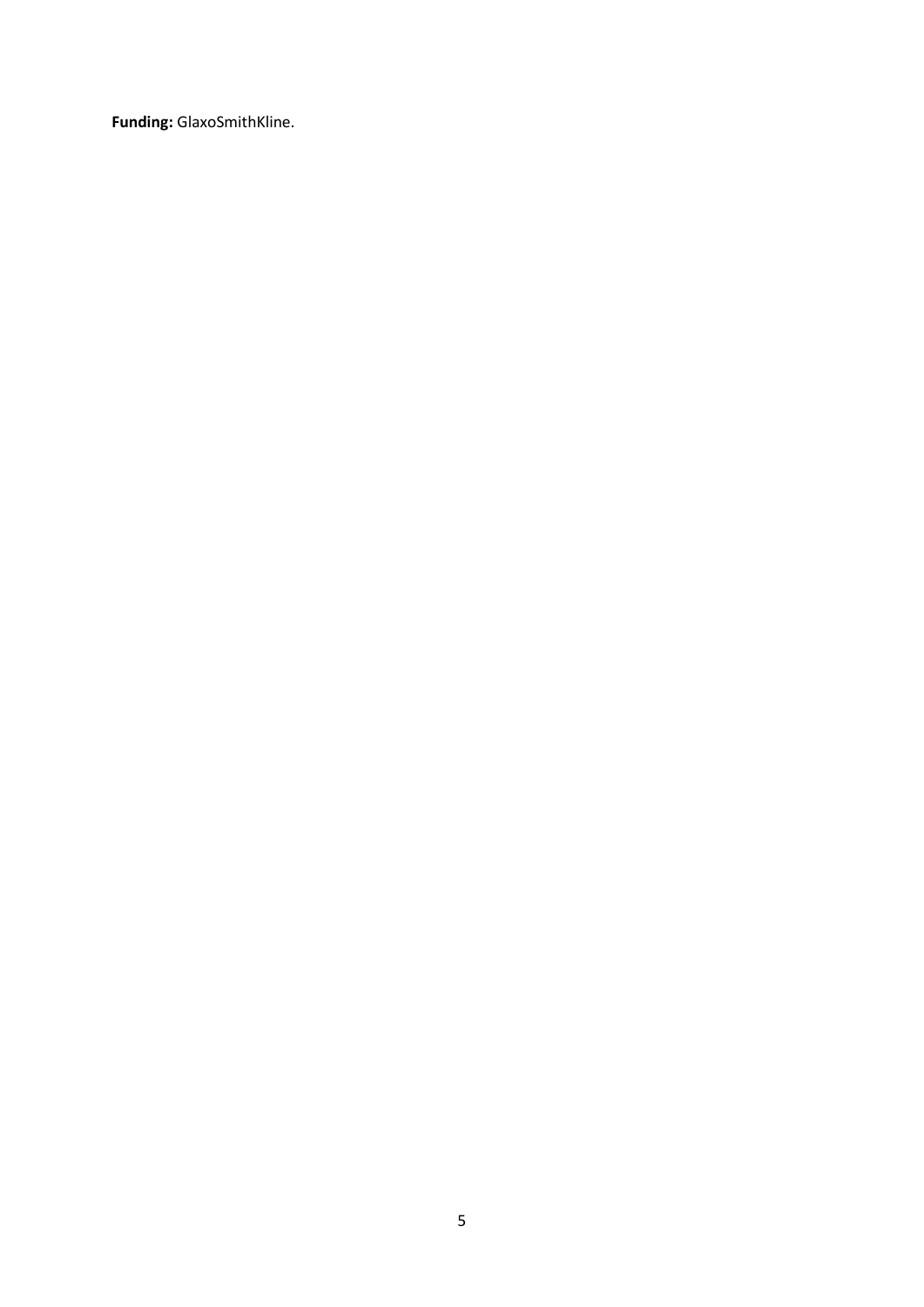#### **INTRODUCTION**

The 2019 Global initiative for chronic Obstructive Lung Disease (GOLD) strategy document recommends that pharmacological therapy for chronic obstructive pulmonary disease (COPD) aims to reduce symptoms and the frequency and severity of exacerbations, $1$  which are significant contributing factors to the high clinical and economic burden of the disease. $2-4$ 

Inhaled corticosteroids (ICS) reduce exacerbation rates in patients with COPD and a history of exacerbations.5-8 However, the heterogeneity of COPD leads to variability between individuals in the magnitude of ICS benefit, and the potential for adverse side effects such as pneumonia.<sup>9</sup> Post hoc and pre-specified analyses of randomised controlled trials have shown that higher blood eosinophil counts are associated with greater ICS treatment effects.10-13 A pooled analysis of clinical trials comparing ICS/long-acting β<sub>2</sub>-agonist (LABA) combination therapy (N=4,528) with LABA monotherapy modelled this relationship; beneficial effects of ICS on exacerbation reduction were apparent at >100 eosinophils/ $\mu$ L, with greater effects observed at higher blood eosinophil levels.<sup>14</sup> Dichotomising the eosinophil count into high and low based on an arbitrary threshold<sup>10,11</sup> cannot fully describe the continuous nature of the relationship between blood eosinophils and ICS effect.<sup>14</sup> The increasing effect of ICS at higher blood eosinophil counts has also been observed in other analyses of ICS/LABA versus LABA clinical trials using multiple eosinophil subgroups.<sup>11,12</sup>

Recent clinical trials have demonstrated the benefits of single-inhaler triple therapy (SITT) versus the dual combination treatments ICS/LABA and long-acting muscarinic antagonist (LAMA)/LABA on exacerbation prevention.<sup>15-18</sup> Data modelling to understand the ability of blood eosinophils to better describe the effects of triple therapy versus LAMA/LABA, and ICS/LABA versus LAMA/LABA is needed to support the use of this biomarker to aid decision-making regarding the use of these combination treatments in clinical practice. The InforMing the PAthway of COPD Treatment (IMPACT) trial was designed to establish the relative benefits of the SITT containing fluticasone furoate/umeclidinium/vilanterol (FF/UMEC/VI [ICS/LAMA/LABA]) compared with both FF/VI (ICS/LABA) and UMEC/VI (LAMA/LABA) in patients with moderate-to-very-severe COPD and at risk of exacerbation.18,19 In IMPACT, 47% of patients had ≥2 moderate exacerbations and 26% had ≥1 severe exacerbation in the year prior to enrolment.<sup>18</sup> The IMPACT results have been reported elsewhere, and demonstrated that SITT reduced moderate/severe COPD exacerbations, improved lung function and improved quality of life (QoL) compared with either dual combination therapy.<sup>18</sup> There was also a reduction in the risk of on-treatment mortality with SITT versus UMEC/VI.<sup>18</sup> In a pre-specified analysis, a greater reduction in annual moderate/severe exacerbation rates was reported with SITT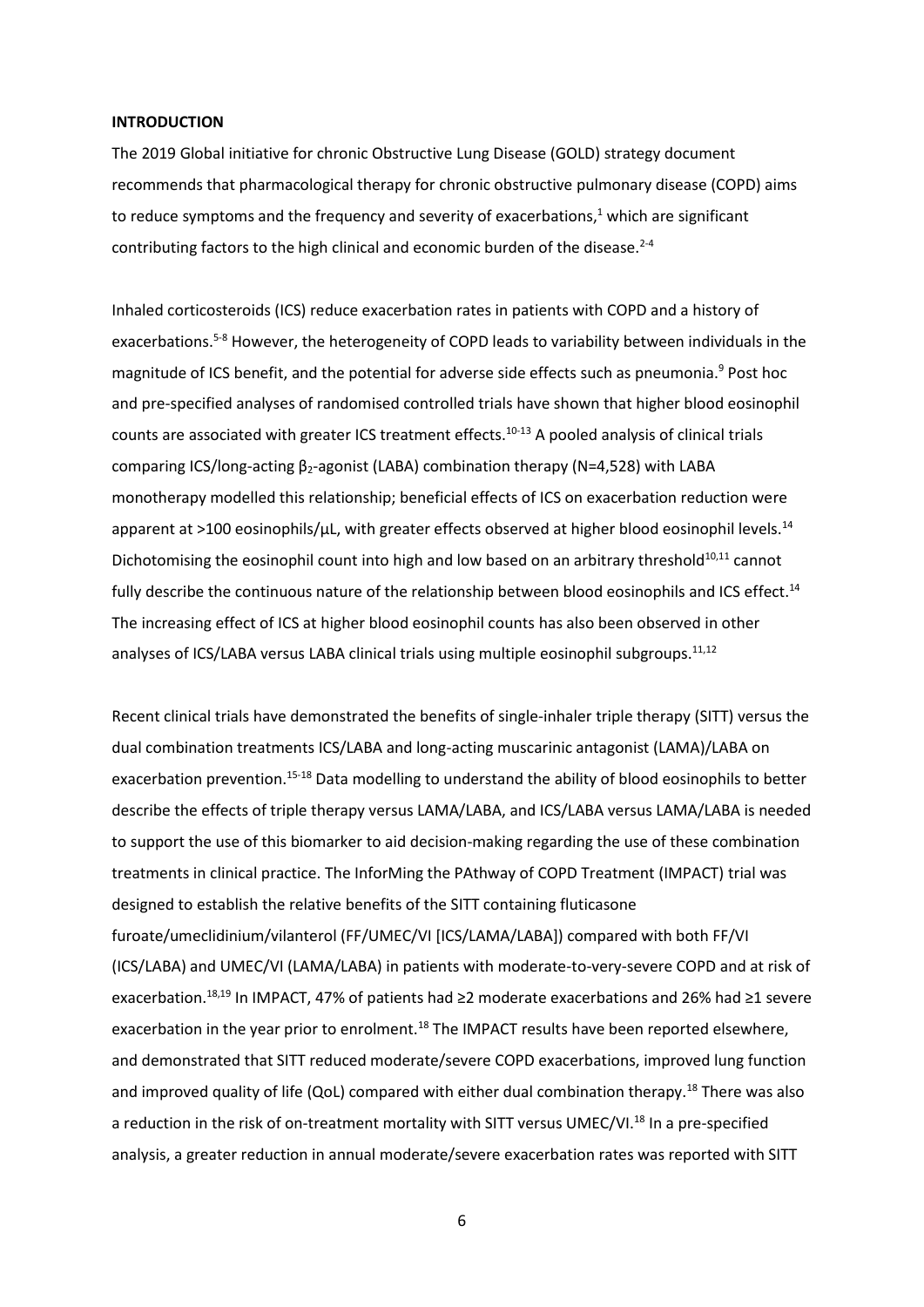versus UMEC/VI in patients with ≥150 eosinophils/µL compared with those with <150 eosinophils/µL.

Recent studies comparing SITT with LAMA/LABA, and ICS/LABA with LAMA/LABA, have used different bronchodilator molecules within the dual bronchodilator compared with the ICS containing combination.<sup>17,20</sup> Furthermore, different inhaler devices and dosing regimens (once vs twice a day) have been compared which can introduce confounding. A strength of the IMPACT trial is the use of the same bronchodilator molecules, inhaler devices, doses, and dosing regimen for all treatments, meaning that any differences observed cannot be attributed to these variables.<sup>18</sup>

We report an analysis of the IMPACT trial that undertook modelling of the relationship of blood eosinophil counts with ICS therapy across multiple clinical outcomes including exacerbations, lung function and health status. The novelty of this analysis resides in that it is the first data modelling of triple therapy or ICS/LABA versus LAMA/LABA, and in the unique high exacerbation risk nature of the IMPACT population compared with other recent clinical trials comparing combination treatments.15,20 A strength of this analysis is the large sample size. It has previously been reported that current smoking modifies the relationship between blood eosinophil counts and ICS effect, with a greater ICS effect observed in former smokers.<sup>14,21,22</sup> We therefore also evaluated the effect of current or former smoking on this relationship in post hoc analyses.

# **METHODS**

#### **Study design**

Details of the IMPACT trial design (GSK study number CTT116855; NCT02164513) have been published previously.18,19 Briefly, IMPACT was a Phase III, randomised, double-blind, parallel-group, multicentre study. Patients remained on their own medication during a 2-week run-in period and were then randomised 2:2:1 to once-daily SITT containing ICS/LAMA/LABA (FF/UMEC/VI 100/62·5/25 µg), once-daily dual therapy ICS/LABA (FF/VI 100/25 µg) or LAMA/LABA (UMEC/VI 62·5/25 µg), administered via the Ellipta inhaler. The primary objective of the IMPACT trial was to evaluate the effect of SITT on the annual rate of moderate/severe COPD exacerbations compared with both dual combinations over 52 weeks.<sup>18</sup> One of the secondary objectives was to compare the annual rate of on-treatment moderate/severe exacerbations between SITT and LAMA/LABA (UMEC/VI) by blood eosinophil counts <150 eosinophils/µL and ≥150 eosinophils/µL at baseline. In the analyses presented here, blood eosinophil count was modelled as a continuous measure in the overall population and by baseline smoking status to describe the effect of ICS on the rate of on-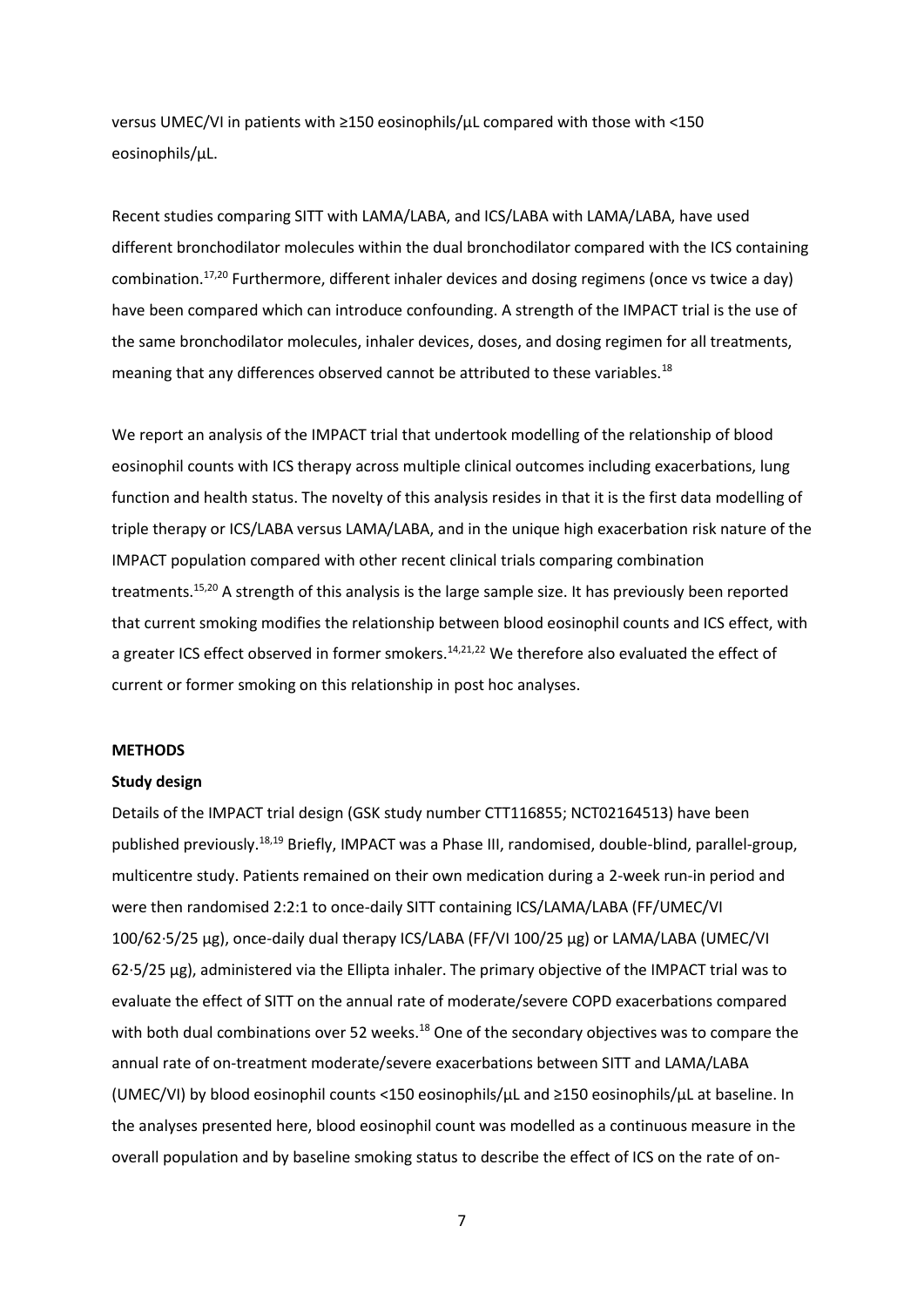treatment moderate/severe exacerbations in patients treated with SITT versus UMEC/VI. The rate of severe (hospitalised) exacerbations and exacerbations treated with oral corticosteroids (OCS) and/or antibiotics, trough forced expiratory volume in 1 second (FEV<sub>1</sub>), St George's Respiratory Questionnaire (SGRQ) total score and Transition Dyspnoea Index (TDI) score at Week 52, and the rate of pneumonia were also examined.

#### **Patients**

Eligible patients were ≥40 years of age and symptomatic (COPD Assessment Test [CAT] score of 10 or more; range 0–40; higher scores indicate more symptoms) with a FEV<sub>1</sub> <50% of predicted normal and a history of at least one moderate or severe exacerbation in the previous year, or  $FEV<sub>1</sub>$  of 50– 80% of predicted normal and at least two moderate or one severe exacerbation in the previous year. Full inclusion and exclusion criteria have been previously described.<sup>18,19</sup>

## **Assessments and variables**

Demographics and baseline characteristics including baseline blood eosinophil count, smoking status, total CAT score (range 0–40; higher scores indicate more symptoms), GOLD grade, lung function test results, concomitant COPD medications and exacerbation history were assessed at screening. Exacerbations were assessed as moderate (requiring treatment with antibiotics and/or OCS) or severe (resulting in hospitalisation or death); spirometry was performed to assess trough FEV<sub>1</sub>; symptom scores were measured by the TDI (range -9–9; lower values indicate worsening severity of dyspnoea), and health-related QoL (HRQoL) was measured by the SGRQ total score (range 0–100; lower scores indicate better HRQoL); results for these outcomes at Week 52 are presented here. Reversibility testing was performed as previously described.<sup>19</sup> Pneumonia and other adverse events (AEs) were captured as AEs of special interest (AESI) pre-defined as a group of Medical Dictionary for Regulatory Activities preferred terms.

#### **Statistical methods**

Analyses of annual rates of moderate/severe exacerbations, trough FEV<sub>1</sub> and SGRQ using baseline blood eosinophil count as a continuous variable were pre-specified. The comparison of FF/VI with UMEC/VI was not described in the IMPACT protocol but was added to the analysis plan and prespecified prior to unblinding of the study. The form of the model used fractional polynomials to model the relationship between each endpoint and blood eosinophil count and to select the best model, allowing more flexibility in the form of the relationship. The IMPACT protocol included comparisons of SITT with LAMA/LABA for ≥150 eosinophils/µL for the following key endpoints: rate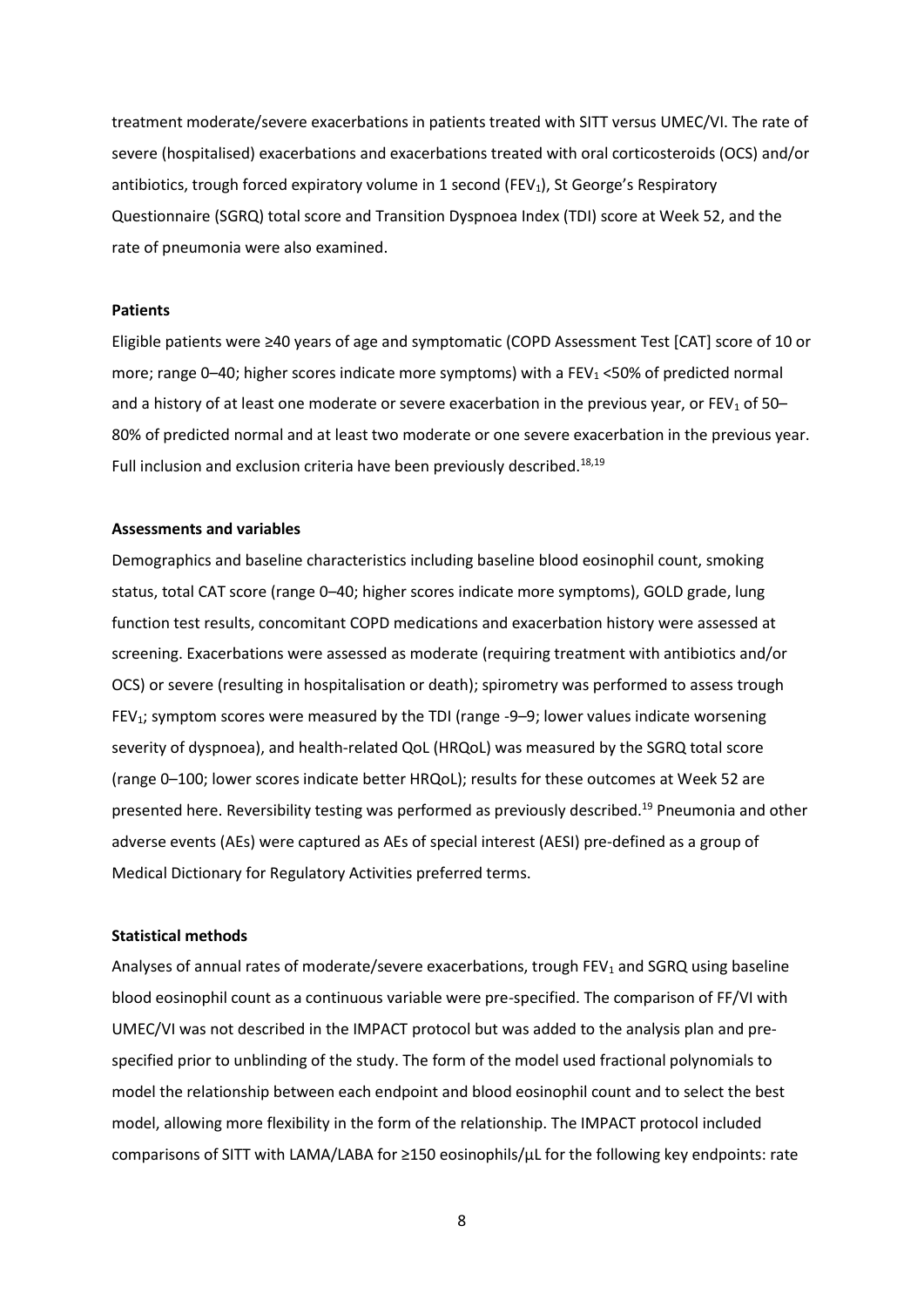of moderate/severe exacerbations; time to first moderate/severe exacerbation; rate of severe exacerbations. Analyses of each endpoint by <150 and ≥150 eosinophils/ $\mu$ L (including FEV<sub>1</sub> and CAT/SGRQ/TDI) were pre-specified. Prior to unblinding of the study, modelling of the relationship between continuous eosinophil counts and trough FEV<sub>1</sub>, SGRQ and rate of moderate/severe exacerbations was added to the analysis plan; however, the use of fractional polynomials was not pre-specified. The relationship between outcomes and blood eosinophil count by smoking status was examined post hoc. Further analyses of exacerbation types (those treated with antibiotics only; with OCS only; with antibiotics with or without OCS; with OCS with or without antibiotics; and with both antibiotics and OCS), severe exacerbations, pneumonia and TDI were also conducted post hoc. Analyses of the number of exacerbations were performed using a negative binomial model retaining the covariates from primary pre-specified analysis models of this endpoint:<sup>18</sup> treatment group, sex, exacerbation history (≥1, ≥2 moderate/severe), smoking status, geographical region, and postbronchodilator percent predicted FEV1. Additionally, blood eosinophil count was transformed using two fractional polynomials terms which were both included in the model as continuous covariates. Treatment group by eosinophil covariates interactions were also included in the model allowing the magnitude of the interaction (but not the order of the fractional polynomial transformation) to differ with each treatment group. The best fitting model from the two-term fractional polynomial class of 36 pre-determined fractional polynomial models was selected based on likelihood.<sup>23</sup> Occasionally models had fitting issues (did not converge or did not converge satisfactorily) and these models were removed from consideration. The selected best fitting model was plotted as continuous eosinophil count versus exacerbation rate in each treatment arm. Further information regarding the criteria used for model selection is included in Supplementary File 1.

FEV<sub>1</sub>, SGRQ and TDI were analysed using an analogous process for repeated measures mixed effect models with additional covariates of geographical region, visit, relevant baseline, baseline by visit, treatment group by visit. The number of pneumonia AESI was analysed using negative binomial regression models with geographical region as an additional covariate. Separate models using eosinophil quintile subgroups are described in Supplementary File 2.

The exacerbation models adjusted for potential confounding factors including sex, exacerbation history (≥1 or ≥2 moderate/severe), smoking status, geographical region and post-bronchodilator percent predicted FEV<sub>1</sub>. The models for FEV<sub>1</sub>, SGRQ and TDI adjusted for smoking status, geographical region and the relevant baseline.

Rate ratios (RR) and confidence intervals (CI) corresponding to the model for specific eosinophil values are also presented. The eosinophil levels chosen are arbitrary and act only as examples.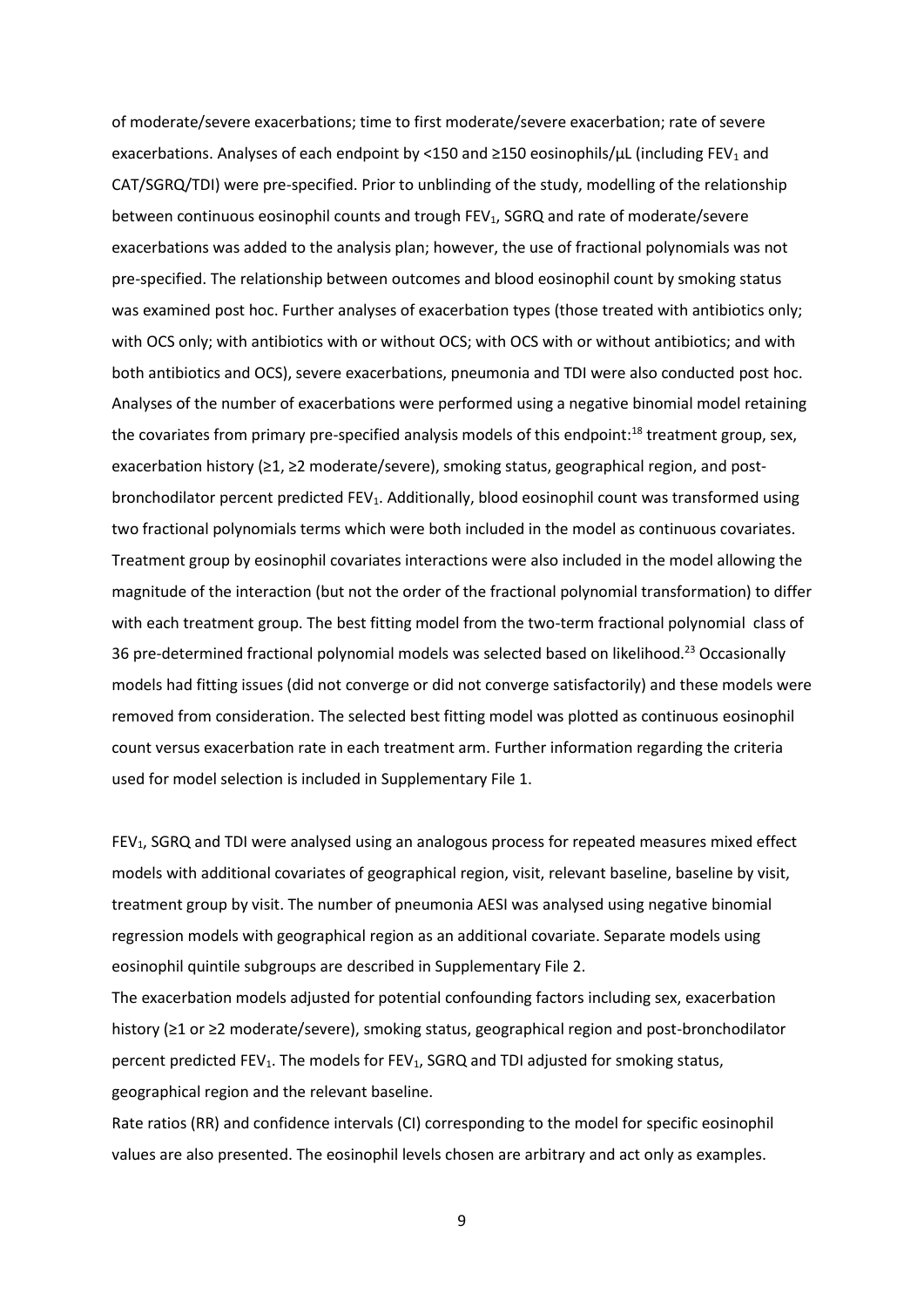P-values have not been included as the aim of this analysis was to model the form of the relationship rather than to perform significance testing.

# **Data sharing**

Anonymised individual participant data and study documents can be requested for further research from [www.clinicalstudydatarequest.com](http://www.clinicalstudydatarequest.com/)

## **Role of the funding source**

This study was funded by GlaxoSmithKline (GSK). The funders of the study had a role in the study design, data analysis, data interpretation and writing of the report.

## **RESULTS**

Detailed characteristics of the IMPACT trial population have been published previously, and no clinically relevant differences among the three treatment groups were identified.<sup>18</sup> Overall, 10,333 patients had available baseline blood eosinophil count data (FF/UMEC/VI [n=4,143]; FF/VI [n=4,125]; UMEC/VI [n=2,065]). The majority of patients were male (66% [6,856/10,333]), former smokers (65% [6,756/10,333]) with a mean smoking history of 46.6 pack years, and had a mean age of 65.3 years.<sup>18</sup> Forty-seven percent (4,872/10,333) had two or more moderate exacerbations in the previous year, the mean post-bronchodilator FEV<sub>1</sub> % predicted normal was 45.5%, and the mean total CAT score was 20.1.<sup>18</sup> At baseline (screening date), 71% (7,351/10,333) of patients were receiving ICScontaining therapy. The distribution of blood eosinophil counts at baseline is shown in Figure 1 and Supplementary Table S1, and was similar across the three treatment arms, with an overall median count of 170 eosinophils/ $\mu$ L (Table 1). The relationship between baseline blood eosinophil count and FEV<sub>1</sub> reversibility were specifically studied at screening (Supplementary Figure S1) and no relationship was demonstrated.

As previously reported, the adjusted mean annual rate of exacerbations (adjusted for sex, exacerbation history [≤1, ≥2 moderate/severe], smoking status, geographical region and postbronchodilator percent predicted FEV1) was 0·91, 1·07 and 1·21 in the FF/UMEC/VI, FF/VI, and UMEC/VI treatment groups, respectively.<sup>18</sup> Exacerbation rates in the non-ICS treatment arm (UMEC/VI) increased with increasing blood eosinophil counts. In contrast, the rate of moderate/severe exacerbations in ICS-containing treatment arms (FF/UMEC/VI and FF/VI) showed little change with increasing blood eosinophil count (Figure 2A, Supplementary Figure S2A and Supplementary Table S2 for quintile data). At blood eosinophil counts <90 and ≥310 cells/µL,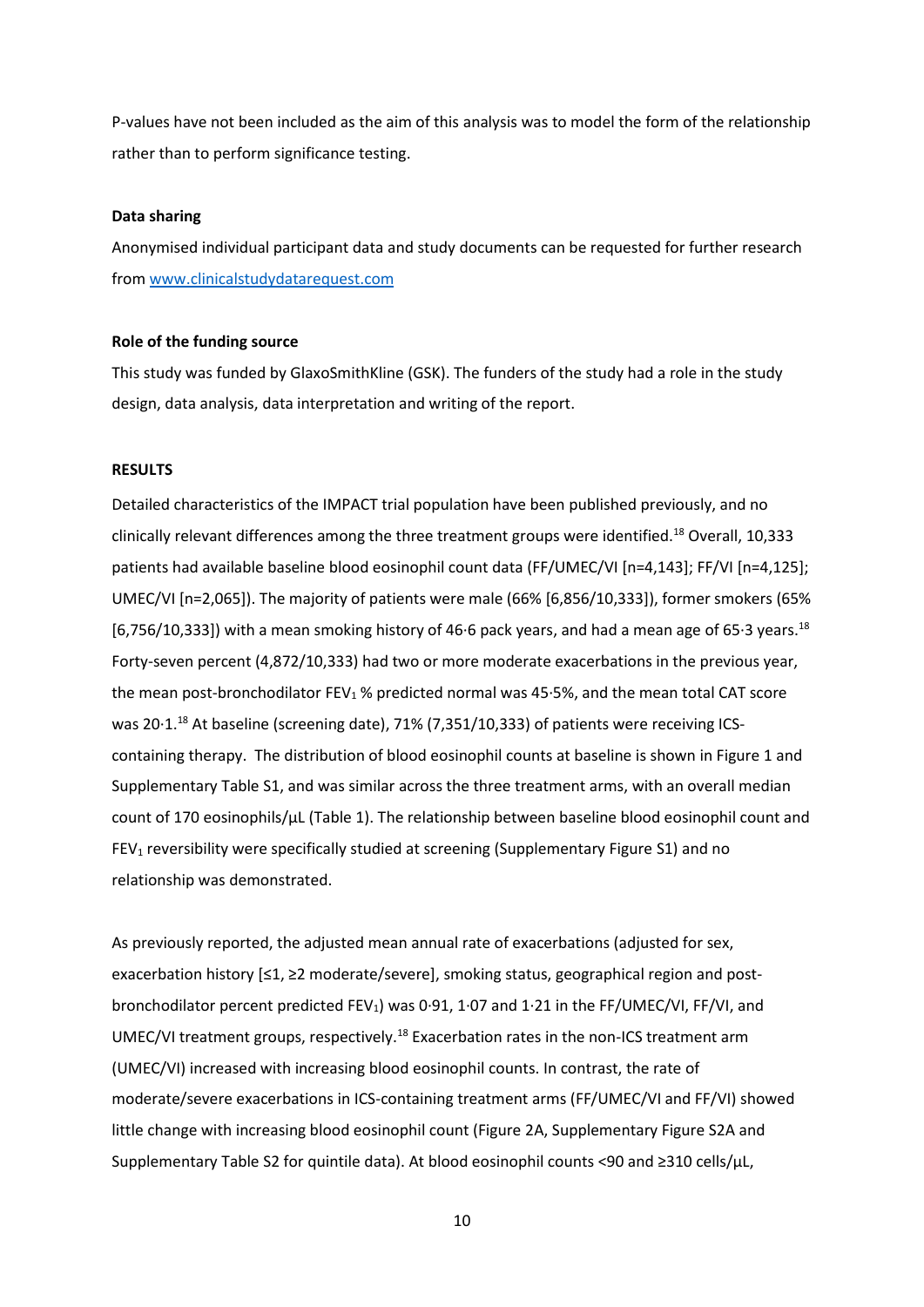moderate/severe exacerbation rates (95% CI) were 0·83 (0·75, 0·91) and 1·03 (0·93, 1·13) for FF/UMEC/VI, 1·02 (0·93, 1·13) and 1·02 (0·93, 1·13) for FF/VI, and 0·94 (0·82, 1·09) and 1·83 (1·61, 2·09) for UMEC/VI, respectively (Supplementary Table S2). The effect of FF/UMEC/VI on reducing the rate of moderate/severe exacerbations was greater compared with UMEC/VI at greater than approximately 100 eosinophils/µL (RR [95% CI] at 100 eosinophils/µL: 0.88 [0.80, 0.97]). Exacerbation rates were lower with UMEC/VI versus FF/VI at lower blood eosinophil counts (RR [95% CI] at 100 eosinophils/ $\mu$ L: 0.92 [0.84, 1.01]), but as counts increased (above approximately 200 eosinophils/µL) the exacerbation rate with UMEC/VI was greater compared with FF/VI (RR [95% CI] at 200 eosinophils/µL: 1.10 [1.01, 1.18]). As baseline blood eosinophil count increased, the treatment difference between FF/UMEC/VI versus UMEC/VI and FF/VI versus UMEC/VI for moderate/severe exacerbations increased (Figure 2B, Supplementary Figure S2B and Supplementary Table S3). The interaction between treatment groups and baseline eosinophil count was significant (p<0·0001), as was the interaction for each pair of treatments: FF/UMEC/VI versus UMEC/VI (p<0·0001) and between FF/VI versus UMEC/VI (p<0·0001). Treatment differences for the rate of severe exacerbations (i.e. exacerbations requiring hospitalisation) showed a similar pattern (Figure 2C, Supplementary Figure S2C and Supplementary Table S4).

The beneficial effect on reducing moderate/severe exacerbations observed with ICS-containing treatment was more pronounced in former smokers (RR [95% CI] FF/UMEC/VI vs UMEC/VI: 0·70 [0·64, 0·77] and FF/VI vs UMEC/VI: 0·83 [0·75, 0·91]) than current smokers (0·86 [0·76, 0·98] and 1·01 [0·89, 1·15], respectively). The difference in the treatment effect (FF/UMEC/VI vs UMEC/VI) between the former smokers and current smokers was significant (p=0·011) as was the difference between FF/VI versus UMEC/VI (p=0·014).

The magnitude of the ICS benefit increased with higher blood eosinophil counts in both current and former smokers, but there was a lower treatment effect in current smokers at all blood eosinophil levels (Figures 3, Supplementary Figure S3 and S4 and Supplementary Table S5). In former smokers, ICS benefits were observed at all blood eosinophil levels when comparing FF/UMEC/VI with UMEC/VI, whereas in current smokers no ICS benefit was observed at lower eosinophil counts, below approximately 200 eosinophils/µL (Figures 3 and Supplementary Figure S4). A similar pattern was observed in the rates of severe exacerbations (Figures 4, Supplementary Figure S5 and Supplementary Table S6). The effect of smoking by pack years was also analysed; however, it did not influence the relationship between treatment effect and eosinophils (data not shown).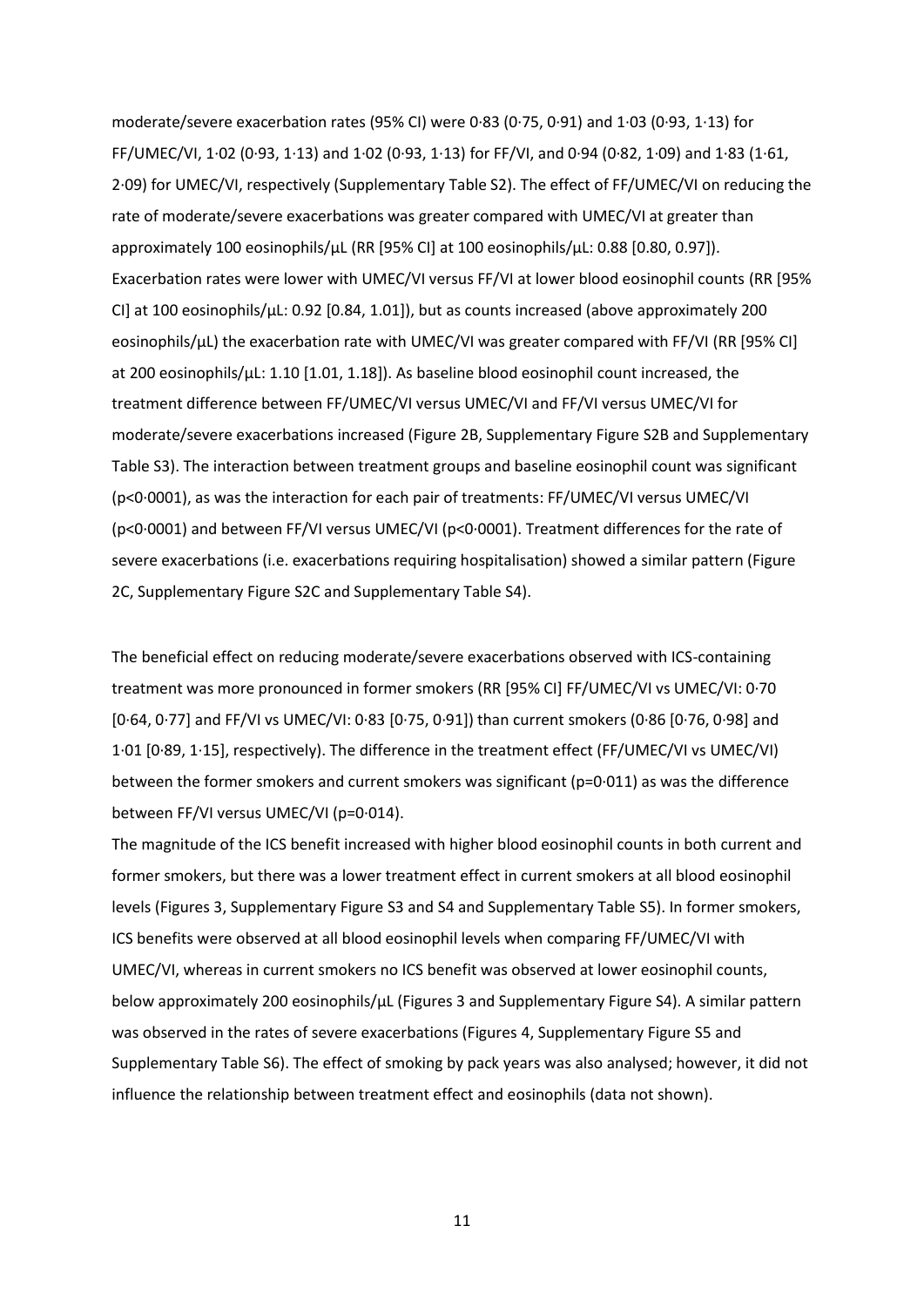The comparison of ICS-containing treatments versus UMEC/VI showed increasing effect sizes at higher baseline blood eosinophil counts for TDI and SGRQ total score at Week 52. The relationship with FEV<sub>1</sub> was suggestive of a similar effect but not as clear as for the other endpoints (Figures 5, Supplementary Figure S6 and Supplementary Tables S7–S9). The interaction between treatment groups and baseline eosinophil count was significant for TDI (p=0·013), SGRQ total score (p=0.0045) and FEV<sub>1</sub> (p=0.019). At all baseline blood eosinophil counts, the improvement in FEV<sub>1</sub> was greater with UMEC/VI versus FF/VI. The interaction between treatment and smoking status was significant for TDI (p=0.025) and FEV<sub>1</sub> (p=0.028) but not for SGRQ (p=0.16). Consistent with exacerbation results, the magnitude of ICS benefit on TDI, SGRQ total score and FEV1 increased with higher blood eosinophil counts in both current and former smokers (Supplementary Figures S7–S9 and Tables S10–S12). For example, the FF/UMEC/VI versus UMEC/VI treatment difference (95% CI) in SGRQ total score at Week 52 at blood eosinophil counts <90 and ≥310 cells/µL was 1·18 (-1·75, 4·11) and -1·84 (-4·94, 1·25) in current smokers, and -0·85 (-3·12, 1·42) and -3·01 (-5·34, -0·69) in former smokers, respectively (Supplementary Figure S7 and Table S10).

Consistent with the analyses above, the rate of moderate/severe exacerbations requiring OCS or both OCS and antibiotics decreased for both FF/UMEC/VI versus UMEC/VI and FF/VI versus UMEC/VI as baseline eosinophil counts increased. The beneficial effect of ICS on moderate/severe exacerbations was greater at higher blood eosinophil counts for those exacerbations requiring OCS or antibiotics and OCS; there was no clear relationship with blood eosinophil counts for those requiring only antibiotics (Figure 6, Supplementary Figure S10 and Supplementary Tables S13 and S14).

No significant impact of blood eosinophil count on the rate of pneumonia was observed in the ICScontaining treatment arms. Rates of pneumonia AESI across all treatment arms have been previously described.<sup>18</sup> Pneumonia rates increased with UMEC-containing therapy in patients with higher versus lower blood eosinophil counts (approximately > or <450 eosinophils/µL, respectively); however, 95% CIs were wide (Supplementary Figure S11 and Supplementary Table S15). At blood eosinophil counts 300 and 600 cells/µL, annual pneumonia rates (95% CI) were 0·09 (0·08, 0·10) and 0·10 (0·08, 0·13) for FF/UMEC/VI, and 0·06 (0·05, 0·08) and 0·08 (0·05, 0·13) for UMEC/VI, respectively. The p-value for the interaction between treatment groups and baseline eosinophil count was p=0·44.

#### **DISCUSSION**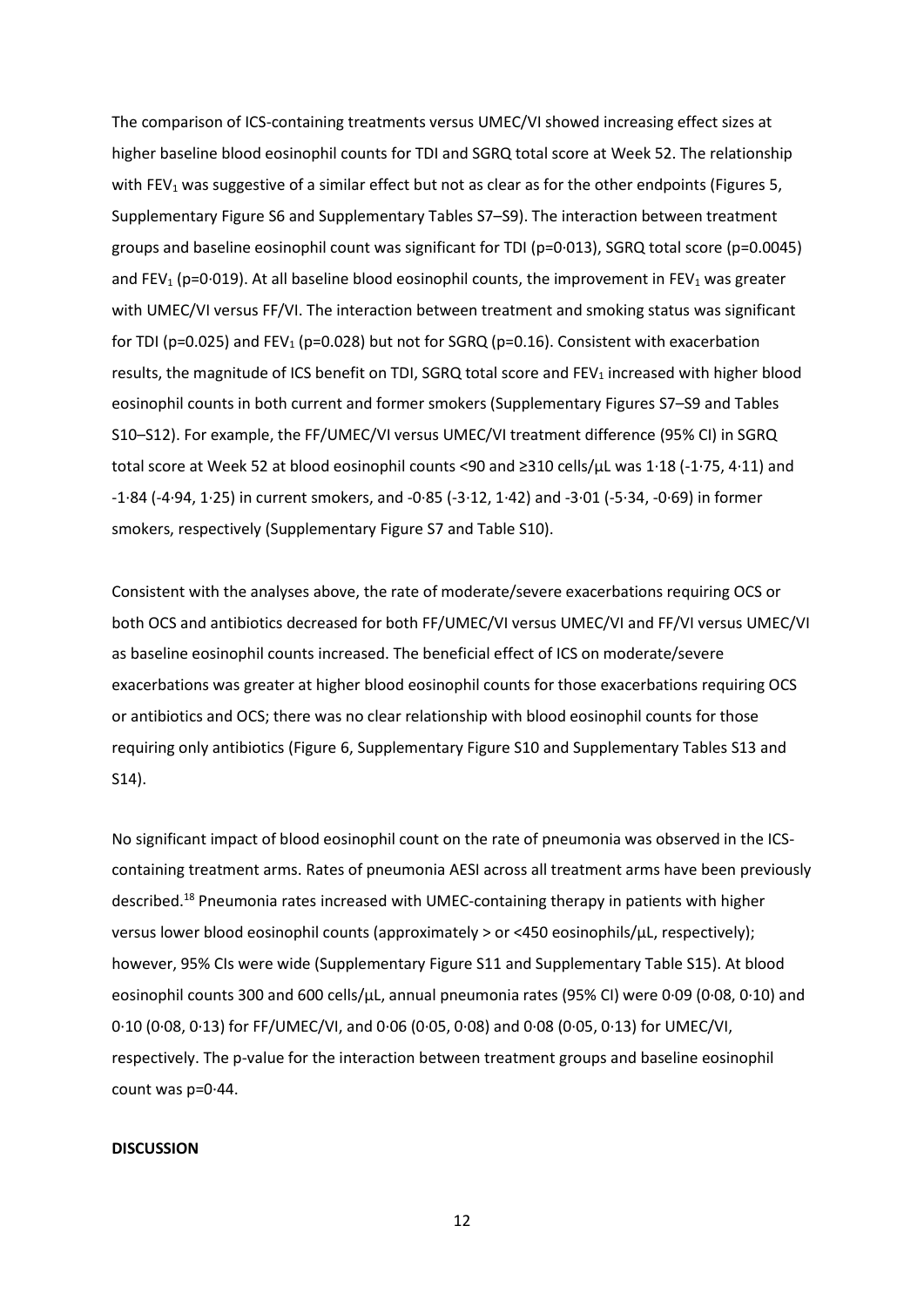The IMPACT trial is the largest completed clinical trial comparing the effects of SITT (FF/UMEC/VI) to dual inhaled therapies (FF/VI and UMEC/VI) in symptomatic patients with COPD and a history of exacerbations.<sup>18</sup> Statistical modelling showed that the effects of FF/UMEC/VI compared with UMEC/VI on exacerbation reduction were dependent on blood eosinophil counts. In this analysis, there was no difference between FF/UMEC/VI compared with UMEC/VI at below approximately 100 eosinophils/µL; however, increasing blood eosinophil counts above this threshold were associated with progressively greater treatment differences in favour of FF/UMEC/VI. Comparisons between dual combination treatments also showed that the treatment differences were dependent on blood eosinophil counts, with lower counts favouring UMEC/VI and higher counts favouring FF/VI.

The rate of exacerbations in patients not treated with ICS increased at higher blood eosinophil counts. This shows for the first time that the addition of a LAMA does not alter the relationship between ICS efficacy and blood eosinophil counts, which has been seen in previous analyses of ICS/LABA versus LABA clinical trials.<sup>11,12,14</sup> The treatment difference between FF/UMEC/VI versus UMEC/VI therefore varied at different blood eosinophil counts, with no difference at the lowest counts and a continuous relationship showing greater effects at higher blood eosinophil counts. These results highlight that a single blood eosinophil threshold to subdivide patients simply into ICS "responders" and "non-responders" is an over simplification of the relationship between these variables, as the magnitude of the response varies above any "no-effect" threshold identified. In the whole IMPACT population, <100 eosinophils/ $\mu$ L was the estimated threshold that suggested no ICS effect when comparing FF/UMEC/VI versus UMEC/VI, which is the same value reported for a large pooled analysis of ICS/LABA versus LABA clinical trials. 14

Previous clinical trials of triple therapy versus LAMA/LABA, including the IMPACT, TRIBUTE and KRONOS studies, demonstrated differential ICS effects on exacerbation prevention above and below an a priori defined single blood eosinophil threshold.<sup>15,17,18</sup> The KRONOS study also provided evidence of differential treatment effects on exacerbation rate reduction across an eosinophil count continuum in a low exacerbation risk population (N=1,902).<sup>15</sup> It is important to note that the determination of a cut-point may vary across studies due to differing sample sizes and population characteristics; studies with smaller sample sizes and/or fewer events will have less precision. The large sample size of the IMPACT trial (N=10,355) provides unique information in a high exacerbation risk population. The data modelling approach here did not define any threshold a priori but allowed the complexity of the relationship between ICS effects and blood eosinophil counts to be fully explored in this patient population at high risk of exacerbations. Our results provide support for the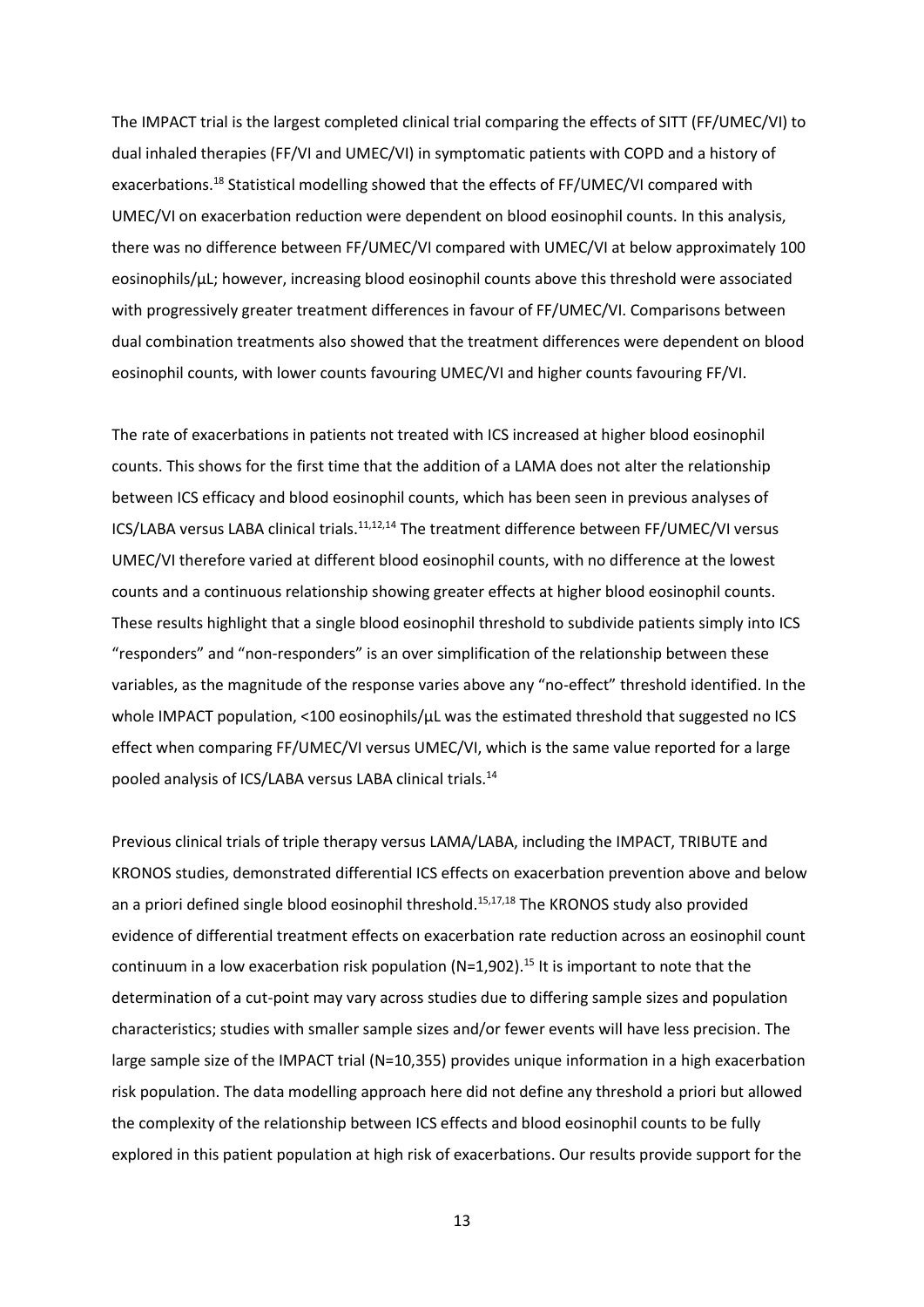recent recommendations in the GOLD 2019 report, where it is stated that thresholds of both 100 and 300 eosinophils/ $\mu$ L can be used in clinical practice as these provide different information i.e. <100 eosinophils/µL and >300 eosinophils/µL identifies individuals with the lowest and highest likelihood of a beneficial response to ICS treatment, respectively.<sup>1</sup>

We observed that the addition of FF to UMEC/VI resulted in a greater benefit for former smokers at all baseline eosinophil counts, while for current smokers a treatment difference was observed above approximately 200 eosinophils/ $\mu$ L. In former smokers, even those in the lowest quintile had a 16% reduction in exacerbation rates, and a treatment benefit was demonstrated at all baseline eosinophil counts. A similar "right shift in the dose (blood eosinophil count)-ICS response" curve was also reported in the data modelling of ICS/LABA versus LABA with regard to current smoking status.<sup>14</sup> These observations regarding differences according to smoking status are interesting when considering the large body of data showing that smoking confers relative corticosteroid resistance in both COPD and asthma.<sup>24-29</sup>. Alternatively, active smoking is known to be immunosuppressive,<sup>30</sup> which could in turn potentially suppress the corticosteroid responsive elements of the inflammation mediating COPD. Overall, these results demonstrate the potential of blood eosinophil counts in conjunction with smoking status to predict the magnitude of ICS response within a dual or triple combination therapy. Future approaches to COPD pharmacological management should move beyond the simple dichotomisation of each clinical or biomarker variable, towards more complex algorithms that integrate the interactions between important variables including exacerbation history, smoking status and blood eosinophil counts. While randomisation of the treatment groups was not stratified by baseline eosinophil count or smoking status, the groups were balanced at baseline with respect to these factors.

The additional analyses on other outcome measures, such as TDI, SGRQ and FEV $_1$  demonstrated a relationship between ICS (FF) effects with triple therapy and blood eosinophil counts, which was perhaps clearest for SGRQ. These data support the exacerbation analysis, and the concept that blood eosinophil counts could globally predict the clinical benefits of ICS treatment in patients with COPD. Previous similar analyses have provided mixed results, which are likely related to limited sample sizes.<sup>10,11,31</sup> However, positive results for SGRQ and FEV<sub>1</sub> were reported in the large pooled analysis of budesonide/formoterol versus formoterol clinical trials.<sup>14</sup> While the main aim of the IMPACT trial was to investigate triple versus dual therapies, this analysis also compared the dual therapies FF/VI and UMEC/VI. As VI was the LABA in both combinations, this allowed the first direct comparison of adding a LAMA versus adding an ICS. In the overall population, the exacerbation rate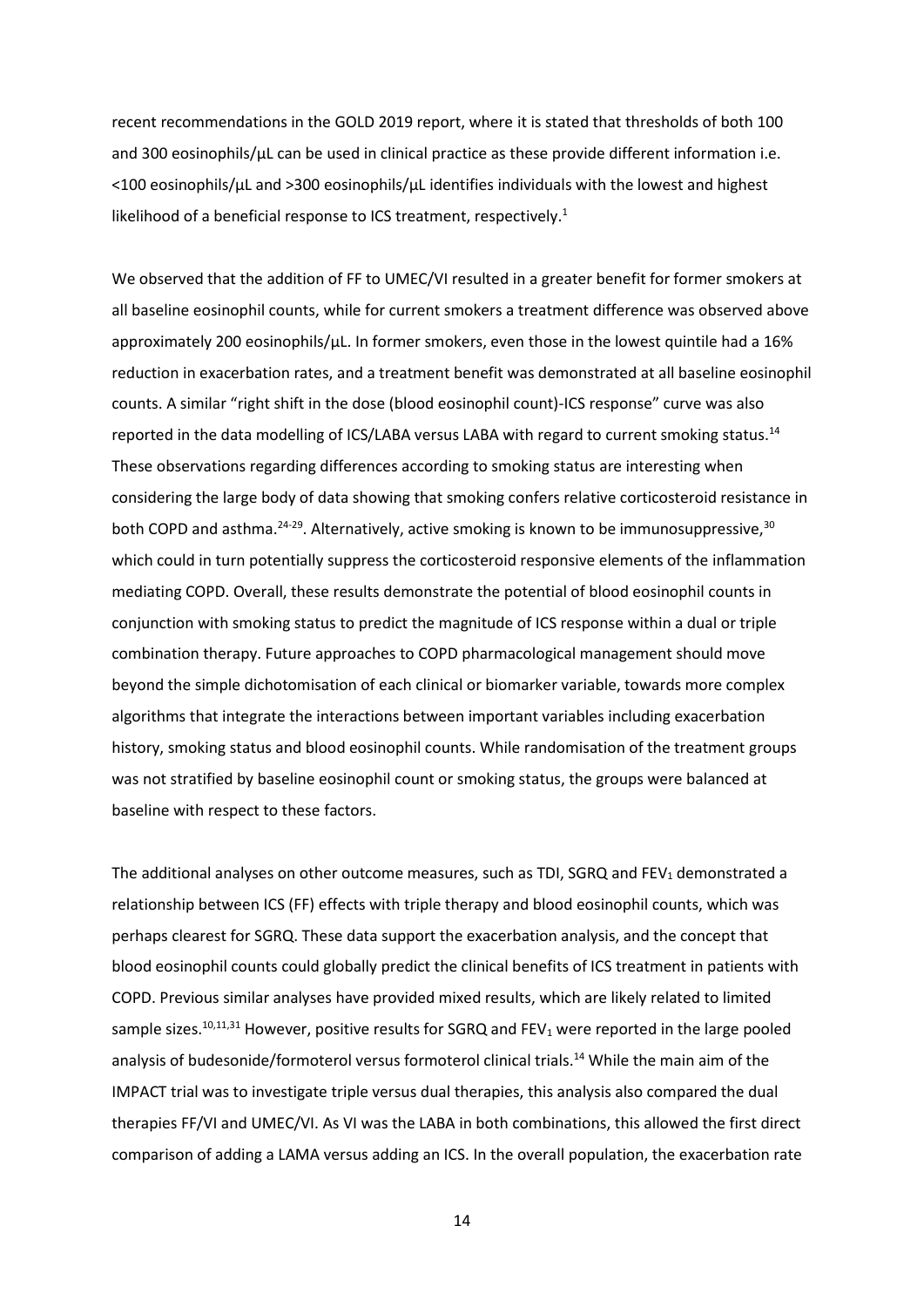was lower with FF/VI versus UMEC/VI; we now show that the treatment advantage in the overall population with FF/VI was apparent only above approximately 200 eosinophils/µL. In addition, the comparative benefits on SGRQ and TDI indicated that at lower eosinophils levels UMEC produced numerically greater positive changes than FF, but at higher eosinophil levels FF numerically outperformed UMEC. Clinical decision making regarding the use of dual combination therapies can incorporate this information in a clinical assessment that predicts potential benefit alongside the risk of ICS adverse effects.<sup>1</sup>

Our results differ from the FLAME study, where the effects of ICS/LABA were not greater than LAMA/LABA at any blood eosinophil count.<sup>20</sup> There are many differences between the populations and design of the FLAME and IMPACT studies that may explain these differences: (1) IMPACT had a greater proportion of patients with two or more moderate or severe exacerbations in the previous year (19·3% in FLAME vs 54·6% in IMPACT); (2) In FLAME, 45% of patients were reversible (mean reversibility 22%) compared with 18% in IMPACT (mean reversibility 10·4%); (3) FLAME excluded patients with blood eosinophil count >600 eosinophils/µL; (4) FLAME required a run-in for a month on tiotropium which meant that subjects who potentially benefit from ICS therapy may have been excluded from randomisation.<sup>18,20</sup> The exacerbation history and hospitalisations are perhaps the most crucial differences, as FF/VI was similar to UMEC/VI at <200 eosinophils/µL but superior at >200 eosinophils/µL for severe exacerbations, suggesting that the ICS benefit becomes more pronounced in populations at very high risk of severe exacerbations. Nevertheless, also in FLAME, treatment differences showed clear gradation by eosinophil level.

There was no evidence of any relationship between blood eosinophil count and the rate of pneumonia nor with the rate of the excess of pneumonias seen in the FF treatment arms. Analysis of exacerbation events according to use of antibiotics or OCS showed a greater effect of ICS at higher blood eosinophil counts for preventing exacerbations requiring OCS; however, there was a pronounced overlap in treatment of exacerbations with both antibiotics and OCS. This potentially supports the concept that ICS treatment in patients with higher blood eosinophil counts has a more pronounced effect on exacerbation events not associated with bacterial infections.<sup>32</sup> Conversely, both ICS-containing arms versus the LAMA/LABA arm showed higher rates of events treated with antibiotics alone. The reasons for this are unclear, but the relationship appeared to be constant over the majority of the observed distribution of blood eosinophils, which is similar to that seen with excess pneumonia associated with ICS use and discordant with the benefits of ICS. These adverse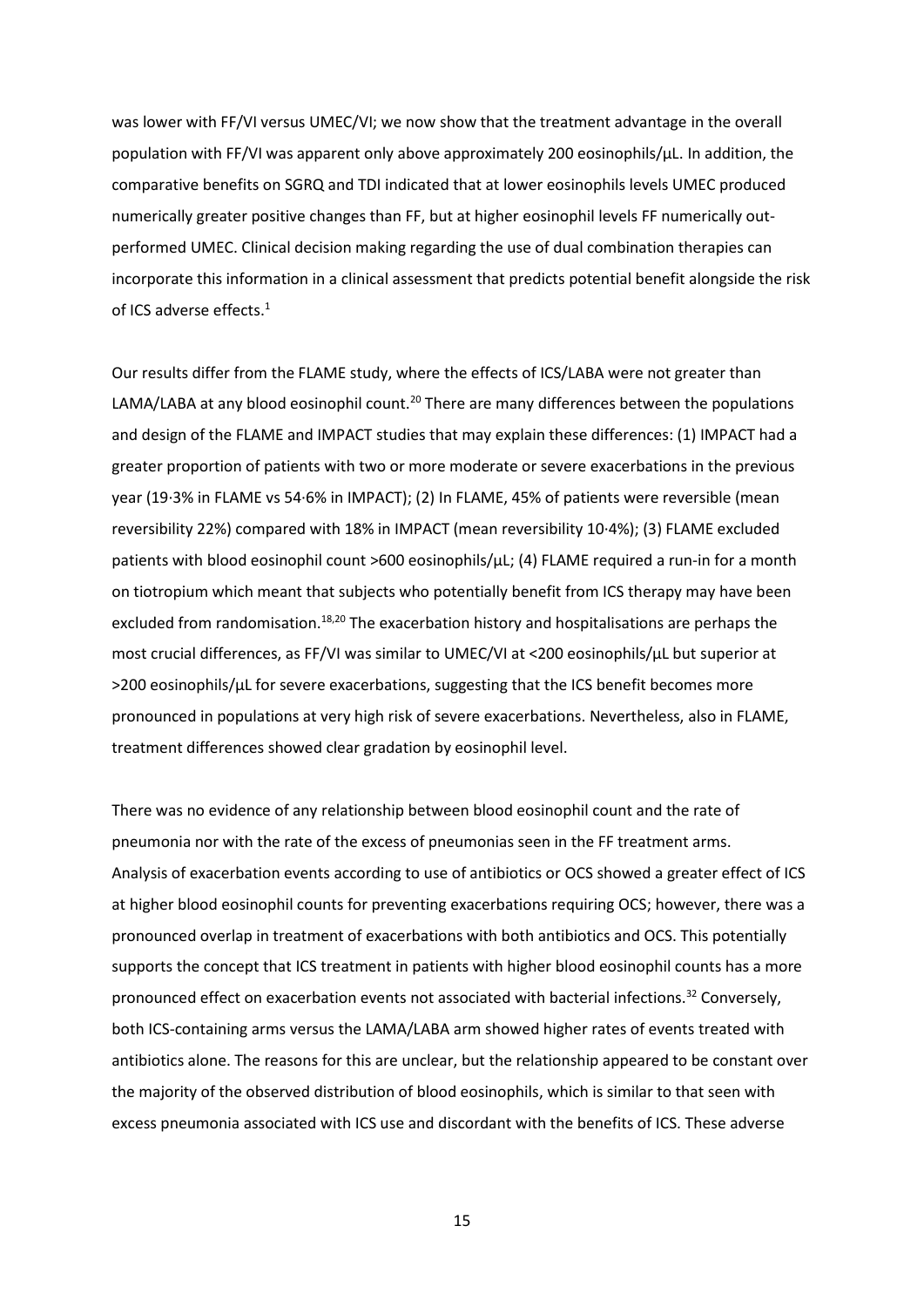effects may relate to an immunomodulatory quality of ICS therapy that is mechanistically dissociated from the beneficial effects.

A limitation of this analysis is that the patients' history of prior asthma was not quantified, as this was not an exclusion criterion for the study. Furthermore, the study was aimed at patients with COPD as defined by American Thoracic Society/European Respiratory Society and GOLD criteria and patients with a current diagnosis of asthma were excluded, $1,33$  and a previous valid diagnosis of asthma does not preclude the subsequent development of COPD in smokers. The investigators also excluded any patients whose symptoms were not felt to be due to COPD. The IMPACT population all met current criteria for COPD, all were heavy smokers and had lower reversibility compared with previous COPD studies where a prior diagnosis of asthma was an exclusion.

There is increasing emphasis on a precision medicine approach in COPD regarding the use of ICS, in order to optimise the benefit versus risk ratio at the individual patient level.<sup>1,34,35</sup> Precision medicine combines different clinical (phenotypic) factors with biological (endotypic) information, including biomarker results, to make optimal treatment decisions.<sup>9</sup> This analysis of the IMPACT trial in COPD patients with a history of at least one exacerbation in the year prior (clinical phenotype) demonstrates that blood eosinophil counts (biomarker for the eosinophilic COPD endotype) can predict ICS effects. There was also an effect of current smoking, as former smokers were more sensitive to the beneficial effects of ICS. Our results support a precision medicine approach using current smoking status and blood eosinophil counts in patients at increased risk of exacerbations to optimise the use of ICS in patients with COPD in clinical practice.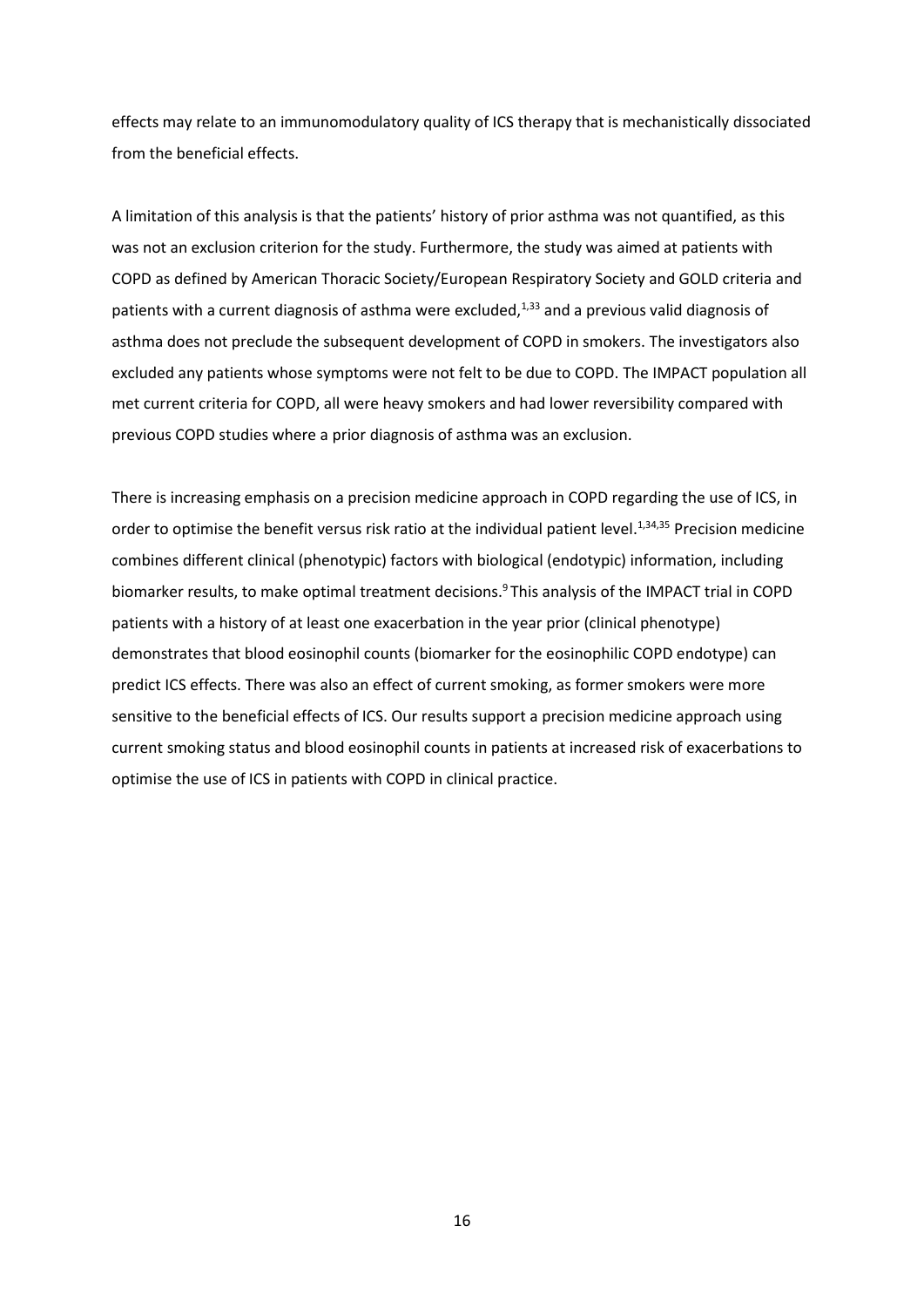## **Acknowledgements**

Editorial support (in the form of writing assistance, assembling figures, collating author comments, grammatical editing and referencing) was provided by Hayley Mukherjee, PhD, at Fishawack Indicia Ltd, UK, and was funded by GSK.

## **Declaration of interests**

S Pascoe and RJP van der Valk were employees of GSK at the time of manuscript authoring and hold stocks/shares in GSK. N Barnes, C Compton, S Lettis and DA Lipson are employees of GSK and hold stocks/shares in GSK. G Brusselle has received personal fees from AstraZeneca, Boehringer Ingelheim, Chiesi, GSK, Novartis, Sanofi and Teva. GJ Criner has received personal fees from Almirall, AstraZeneca, Boehringer Ingelheim, Chiesi, CSA Medical, Eolo, GSK, HGE Technologies, Novartis, Nuvaira, Olympus, Pulmonx and Verona. MT Dransfield has received personal fees from Boehringer Ingelheim, AstraZeneca, PneumRx/BTG, Genentech, Boston Scientific, Quark Pharmaceuticals and GSK, grant support from the Department of Defense and NIH, and contracted clinical trial support from Boehringer Ingelheim, Novartis, AstraZeneca, Yungjin, PneumRx/BTG, Pulmonx, Boston Scientific and GSK. DMG Halpin has received personal fees from AstraZeneca, Boehringer Ingelheim, Chiesi, GSK, Novartis and Pfizer, and non-financial support from Boehringer Ingelheim and Novartis. MK Han has received personal fees from AstraZeneca and Boehringer Ingelheim and research support from Novartis and Sunovion. B Hartley is a contingent worker with a Contract Research Organisation working on behalf of GSK and holds shares in GSK. P Lange has received personal fees from GSK, AstraZeneca and Boehringer Ingelheim, and grant support from Boehringer Ingelheim and GSK. DA Lomas has received grant income, honoraria, and consultancy fees from GSK, and personal fees from Grifols, and chaired the GSK Respiratory Therapy Area Board 2012-2015. FJ Martinez has received personal fees and non-financial support from the American College of Chest Physicians, AstraZeneca, Boehringer Ingelheim, Continuing Education, ConCert, Genentech, GSK, Inova Fairfax Health System, Miller Communications, National Society for Continuing Education, Novartis, Pearl Pharmaceuticals, PeerView Communications, Prime Communications, Puerto Rico Respiratory Society, Chiesi, Roche, Sunovion, Theravance, Potomac, University of Alabama Birmingham, Physicians Education Resource, Canadian Respiratory Network and Teva, non-financial support from ProterixBio, Gilead, Nitto and Zambon, and personal fees from Columbia University, Integritas, MD magazine, Methodist Hospital Brooklyn, New York University, Unity, UpToDate, WedMD/MedScape, Western Connecticut Health Network, Academic CME, Patara, PlatformIQ, American Thoracic Society, Rockpointe and France Foundation, grant support from NIH, Rare Disease Health Communications and ProMedior, and is a member of steering committees for Afferent/Merck,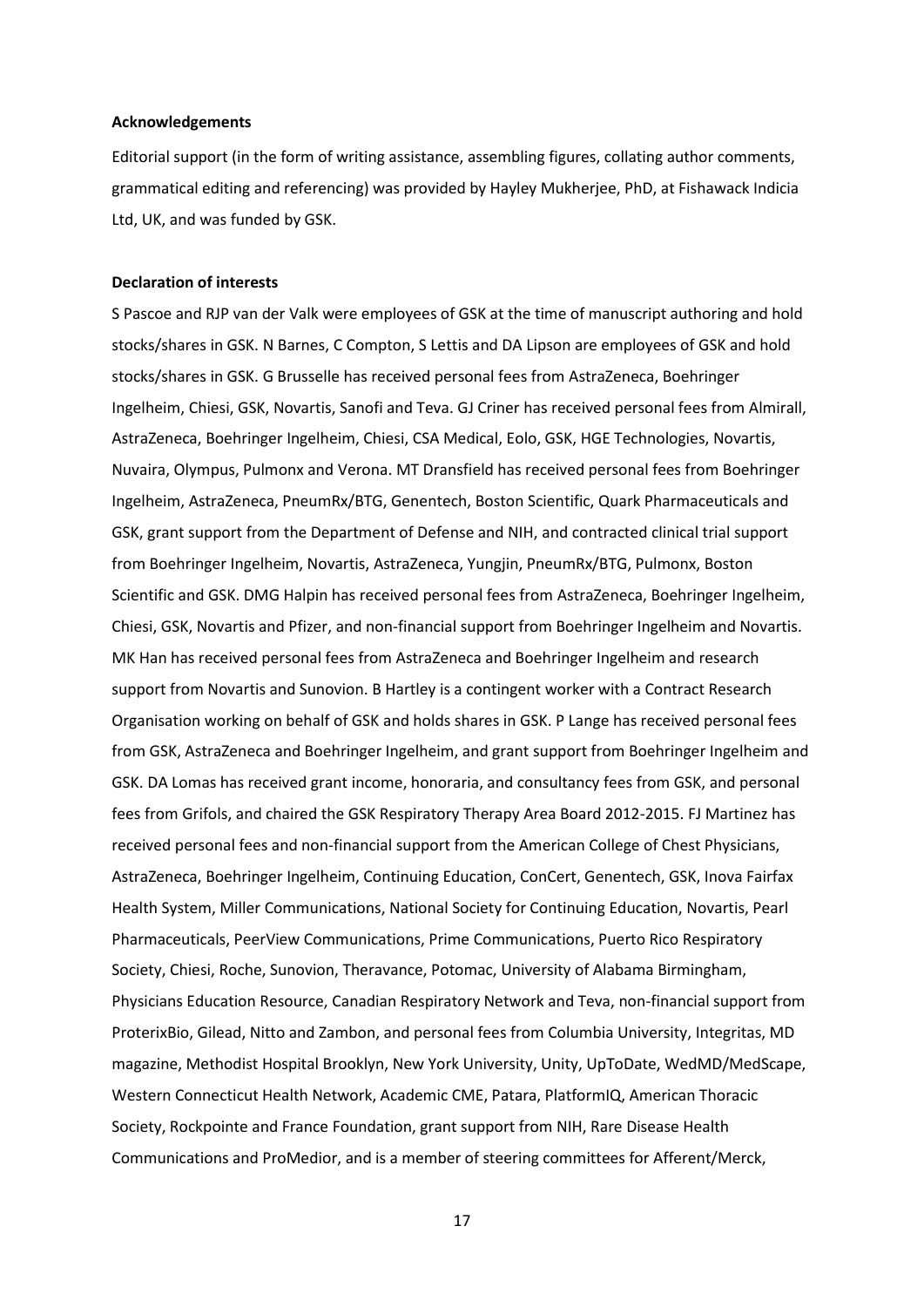Biogen, Veracyte, Prometic, Bayer and Bridge Biotherapeutics. A Papi has received personal fees from AstraZeneca, Chiesi, Boehringer Ingelheim, GSK, Menarini, Merck Sharp & Dohme, Mundipharma, Novartis, Teva, Sanofi and Zambon, and grant support from AstraZeneca, Chiesi and Teva. N Roche has received personal fees from Boehringer Ingelheim, Novartis, Teva, GSK, AstraZeneca, Chiesi, Mundipharma, Pfizer, Sanofi, Sandoz, 3M and Zambon, and grant support from Boehringer Ingelheim, Novartis and Pfizer. R Wise has received personal fees from AstraZeneca/MedImmune, Boehringer Ingelheim, ContraFect, Pulmonx, Roche, Spiration, Sunovion, Merck, Circassia, Pneuma, Verona, Bonti, Denali, Aradigm, Mylan/Theravance, Propeller Health, AbbVie and GSK, and grant support from AstraZeneca/MedImmune, Boehringer Ingelheim, Pearl Therapeutics, GSK and Sanofi-Aventis. D Singh has received personal fees from GSK, AstraZeneca, Boehringer Ingelheim, Chiesi, Cipla, Genentech, Glenmark, Menarini, Mundipharma, Novartis, Peptinnovate, Pfizer, Pulmatrix, Theravance and Verona, and grant support from AstraZeneca, Boehringer Ingelheim, Chiesi, Glenmark, Menarini, Mundipharma, Novartis, Pfizer, Pulmatrix, Theravance and Verona, and is supported by the NIHR Manchester BRC. Ellipta is owned by or licensed to the GSK group of companies.

### **Contributions**

The authors meet criteria for authorship as recommended by the International Committee of Medical Journal Editors, take responsibility for the integrity of the work as a whole, contributed to the writing and reviewing of the manuscript, and have given final approval for the version to be published. All authors had full access to the data in this study and take complete responsibility for the integrity of the data and accuracy of the data analysis.

S Pascoe, DA Lipson, C Compton, and N Barnes were involved in the conception/design of the study and analysis/interpretation of data. D Singh, A Papi, N Roche, G Brusselle, MK Han, S Lettis, B Hartley, RJP van der Valk, DA Lomas, R Wise, P Lange, and FJ Martinez were involved in analysis/interpretation of data. DMG Halpin, MT Dransfield and GJ Criner were involved in acquisition and analysis/interpretation of data.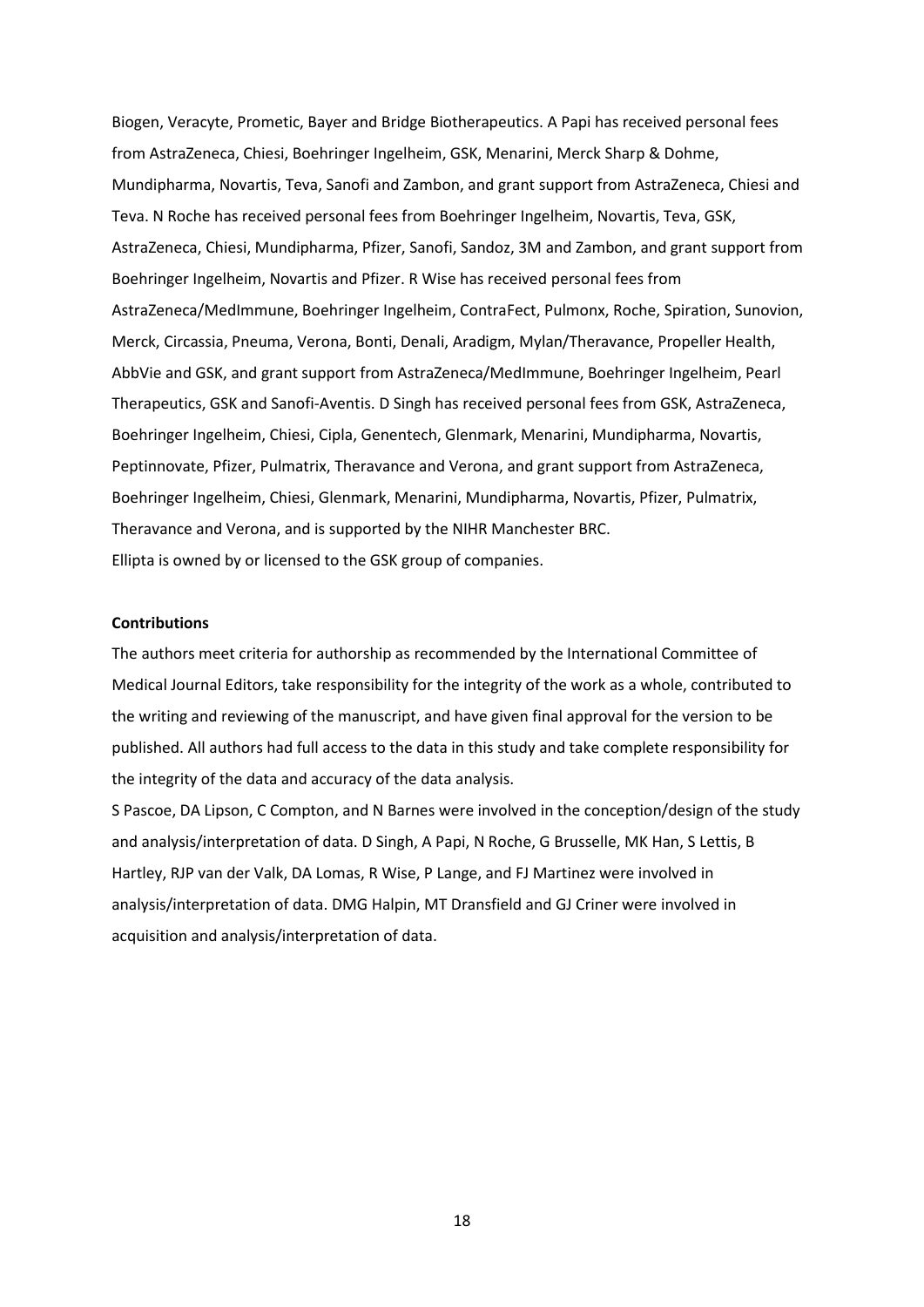# **TABLES AND FIGURES**

**Table 1. Baseline characteristics of patients with available baseline blood eosinophil count data**

| Characteristic                                               | FF/UMEC/VI      | UMEC/VI         | FF/VI           | <b>Total</b>    |
|--------------------------------------------------------------|-----------------|-----------------|-----------------|-----------------|
|                                                              | $(N=4, 143)$    | $(N=2,065)$     | $(N=4, 125)$    | $(N=10, 333)$   |
| Age, years, mean ± SD                                        | $65.3 \pm 8.3$  | $65.2 \pm 8.3$  | $65.3 \pm 8.3$  | $65.3 \pm 8.3$  |
| Female sex, n (%)                                            | 1,380(33)       | 712 (34)        | 1,385 (34)      | 3,477 (34)      |
| Post-bronchodilator FEV <sub>1</sub> % predicted normal,     |                 | $45.4 \pm 14.7$ | $45.5 \pm 14.8$ |                 |
| mean $\pm$ SD*                                               | $45.7 \pm 15.0$ |                 |                 | $45.5 \pm 14.8$ |
| Total CAT score, mean ± SD <sup>+</sup>                      | $20.1 \pm 6.1$  | $20.2 \pm 6.2$  | $20.1 \pm 6.1$  | $20.1 \pm 6.1$  |
| GOLD grade (1-4), n (%)*                                     |                 |                 |                 |                 |
| Grade 1 (mild)                                               | 10(1)           | 4(1)            | $8(-1)$         | $22 (-1)$       |
| Grade 2 (moderate)                                           | 1,533(37)       | 727 (35)        | 1,452(35)       | 3,712 (36)      |
| Grade 3 (severe)                                             | 1,929 (47)      | 1,014(49)       | 2,026(49)       | 4,969 (48)      |
| Grade 4 (very severe)                                        | 665 (16)        | 319(15)         | 638 (15)        | 1,622(16)       |
| Smoking status, n (%)                                        |                 |                 |                 |                 |
| Current smoker                                               | 1,430 (35)      | 726 (35)        | 1,421(34)       | 3,577(35)       |
| Former smoker <sup>#</sup>                                   | 2,713(65)       | 1,339(65)       | 2,704 (66)      | 6,756(65)       |
| Moderate/severe exacerbations in previous year, n $(%)^{\S}$ |                 |                 |                 |                 |
| 0                                                            | 2(1)            | $2 (-1)$        | 5(1)            | 9(1)            |
| $\mathbf{1}$                                                 | 1,848 (45)      | 929 (45)        | 1,901(46)       | 4,678 (45)      |
| $\overline{2}$                                               | 1,826 (44)      | 887 (43)        | 1,766 (43)      | 4,479 (43)      |
| $\geq$ 3                                                     | 467 (11)        | 247 (12)        | 453 (11)        | 1,167(11)       |
| ≥2 moderate/severe exacerbations in previous year, n (%)§    | 2,293(55)       | 1,134(55)       | 2,219(54)       | 5,646 (55)      |
| COPD medication at screening, n (%)                          |                 |                 |                 |                 |
| ICS+LABA+LAMA                                                | 1,579 (38)      | 826 (40)        | 1,560 (38)      | 3,965(38)       |
| ICS+LABA without LAMA                                        | 1,217 (29)      | 576 (28)        | 1,177(29)       | 2,970 (29)      |
| LAMA+LABA without ICS                                        | 360(9)          | 184 (9)         | 330(8)          | 874 (8)         |
| ICS+LAMA without LABA                                        | 45(1)           | 19(1)           | $41 (-1)$       | 105(1)          |
| LAMA without LABA or ICS                                     | 288(7)          | 146(7)          | 346(8)          | 780 (8)         |
| ICS without LABA or LAMA                                     | 125(3)          | 60(3)           | 126(3)          | 311(3)          |
| LABA without ICS or LAMA                                     | 109(3)          | 48(2)           | 111(3)          | 268(3)          |
| No ICS, LABA or LAMA                                         | 420 (10)        | 206(10)         | 434 (11)        | 1,060(10)       |
| ICS at screening, n (%)                                      |                 |                 |                 |                 |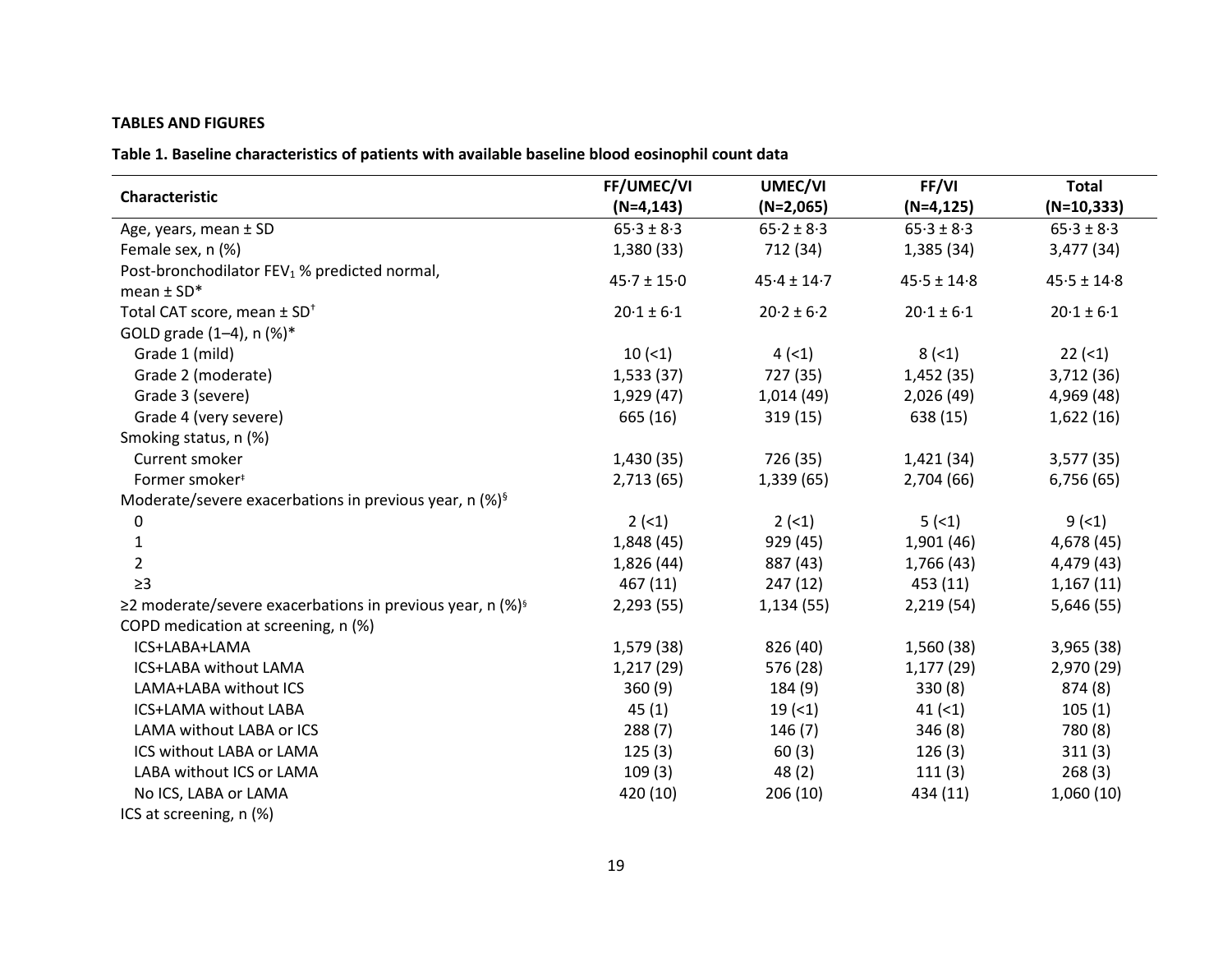| Yes                                                            | 2,966 (72)    | 1,481 (72)    | 2,904 (70)    | 7,351 (71)    |
|----------------------------------------------------------------|---------------|---------------|---------------|---------------|
| No                                                             | 1,177(28)     | 584 (28)      | 1,221(30)     | 2,982 (29)    |
| Reversibility to Salbutamol <sup>®</sup>                       |               |               |               |               |
| n(%)                                                           | 733 (18)      | 366(18)       | 807 (20)      | 1,906(18)     |
| mean (SD), mL                                                  | 105.8 (129.3) | 101.0 (125.3) | 109.2 (132.0) | 106.2 (129.6) |
| Baseline blood eosinophil count (eosinophils/uL), median (IQR) | 160 (90-270)  | 170 (100-280) | 170 (100-270) | 170 (90-270)  |

Patients received a once-daily inhaled combination of 100 µg FF, 62.5 µg UMEC and 25 µg VI in the FF/UMEC/VI group; 62.5 µg UMEC and 25 µg VI in the UMEC/VI group; and 100 µg FF and 25 µg VI in the FF/VI group.

\*FF/UMEC/VI: n=4,137; UMEC/VI: n=2,064; FF/VI: n=4,124; total: n=10,325.

†FF/UMEC/VI: n=4,134; UMEC/VI: n=2,056; FF/VI: n=4,115; total: n=10,305.

‡Former smokers were defined as those who had stopped smoking at least 6 months prior to screening.

§Moderate exacerbation defined as leading to treatment with antibiotics or systemic glucocorticoids; severe exacerbation defined as resulting in hospitalisation or death. IReversible is an increase in FEV<sub>1</sub> of ≥12% and ≥200 mL following administration of salbutamol. Not reversible is an increase in FEV<sub>1</sub> of <200 mL or a ≥200 mL increase that is  $<$ 12% of the pre-salbutamol FEV<sub>1</sub>. FF/UMEC/VI: n=4,136; UMEC/VI: n=2,063; FF/VI: n=4,124; total: n=10,323.

CAT, COPD Assessment Test; COPD, chronic obstructive pulmonary disease; FEV<sub>1</sub>, forced expiratory volume in 1 second; FF, fluticasone furoate; GOLD, Global initiative for chronic Obstructive Lung Disease; ICS, inhaled corticosteroid; IQR, interquartile range; LABA, long-acting β2-agonist; LAMA, long-acting muscarinic antagonist; SD, standard deviation; UMEC, umeclidinium; VI, vilanterol.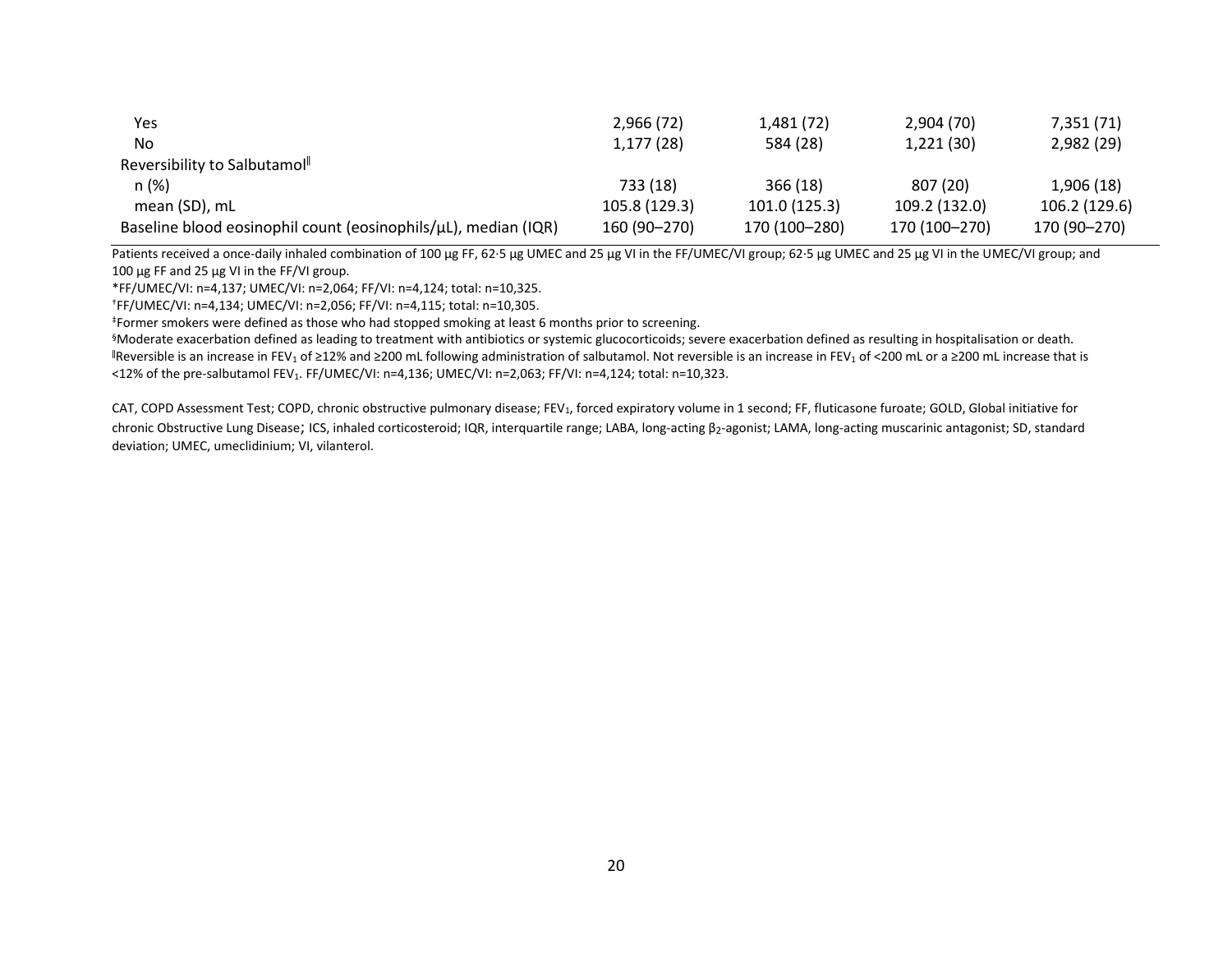**Figure Legends**

**Figure 1. Distribution of blood eosinophil counts at baseline**

# **Figure 2. Annual rates of moderate/severe exacerbations by baseline blood eosinophil count and individual treatment arm (A), and between-treatment ratios for rates of moderate/severe exacerbations (B) and severe exacerbations (C)**

CI, confidence interval; FF, fluticasone furoate; UMEC, umeclidinium; VI, vilanterol.

# **Figure 3. Between treatment differences (FF/UMEC/VI vs UMEC/VI) in the total study population in rates of moderate/severe exacerbations by baseline blood eosinophil count and smoking status**

CI, confidence interval; FF, fluticasone furoate; UMEC, umeclidinium; VI, vilanterol.

# **Figure 4. Between treatment differences (FF/UMEC/VI vs UMEC/VI) in rates of severe exacerbations by baseline blood eosinophil count and smoking status**

CI, confidence interval; FF, fluticasone furoate; UMEC, umeclidinium; VI, vilanterol.

# **Figure 5. Between-treatment differences in SGRQ total score (A), trough FEV<sup>1</sup> (B) and TDI score (C) at Week 52 by baseline blood eosinophil count**

CI, confidence interval; FEV1, forced expiratory volume in 1 second; FF, fluticasone furoate; SGRQ, St George's Respiratory Questionnaire; TDI, Transition Dyspnoea Index; UMEC, umeclidinium; VI, vilanterol.

# **Figure 6. Between-treatment differences in moderate/severe exacerbations requiring only antibiotics (A), only OCS (B), or both antibiotics and OCS (C) by baseline blood eosinophil count**

CI, confidence interval; FF, fluticasone furoate; OCS, oral corticosteroids; UMEC, umeclidinium; VI, vilanterol.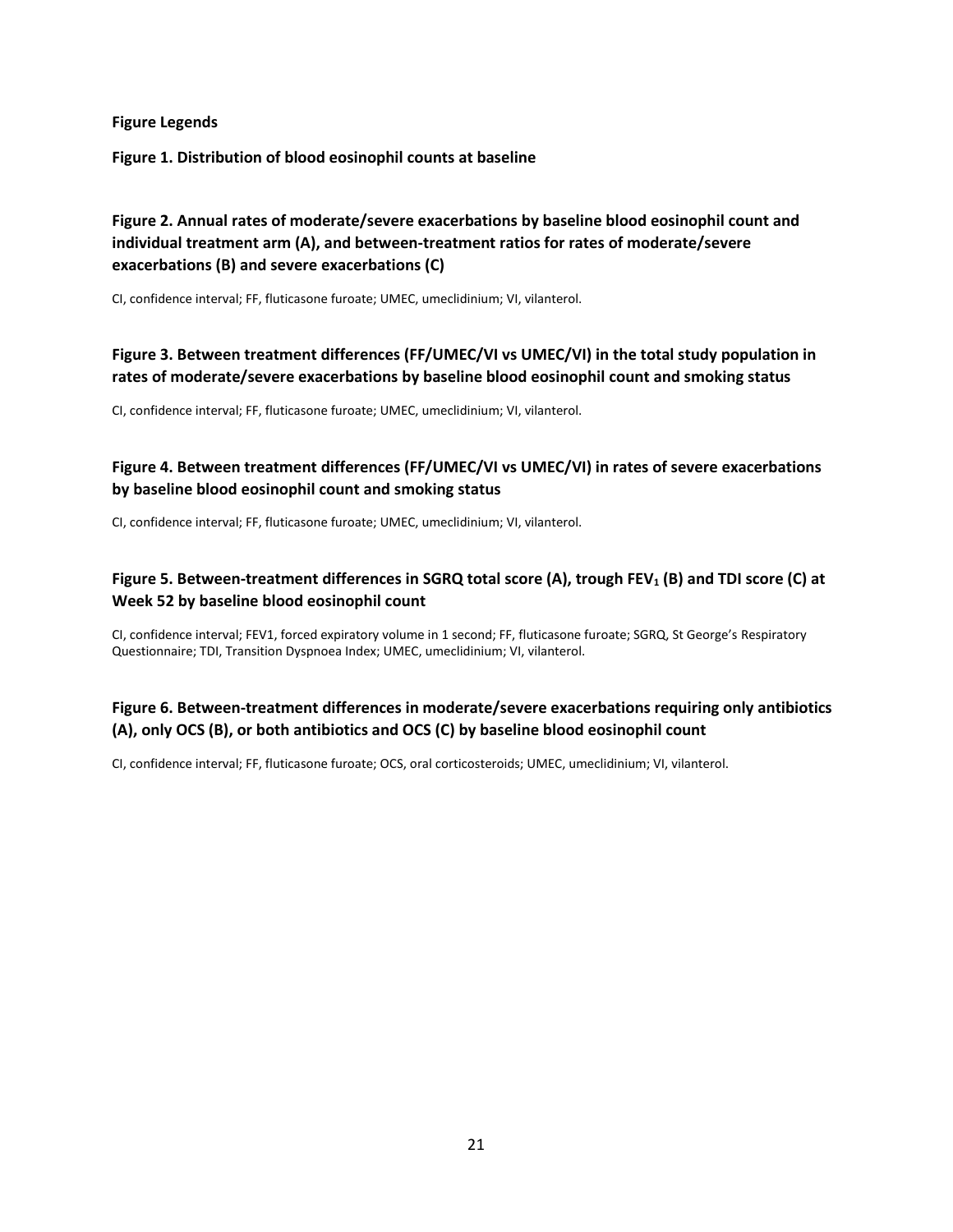# **References**

1. Global Initiative for Chronic Obstructive Lung Disease. Global Strategy for the Diagnosis, Management and Prevention of Chronic Obstructive Pulmonary Disease. Updated 2019. <https://goldcopd.org/gold-reports/> (accessed 7 January 2019).

2. Ehteshami-Afshar S, FitzGerald JM, Doyle-Waters MM, Sadatsafavi M. The global economic burden of asthma and chronic obstructive pulmonary disease. *Int J Tuberc Lung Dis* 2016; **20**(1): 11-23.

3. Guarascio AJ, Ray SM, Finch CK, Self TH. The clinical and economic burden of chronic obstructive pulmonary disease in the USA. *ClinicoEconomics and outcomes research : CEOR* 2013; **5**: 235-45.

4. Lopez-Campos JL, Tan W, Soriano JB. Global burden of COPD. *Respirology* 2016; **21**(1): 14-23.

5. Dransfield MT, Bourbeau J, Jones PW, et al. Once-daily inhaled fluticasone furoate and vilanterol versus vilanterol only for prevention of exacerbations of COPD: two replicate double-blind, parallelgroup, randomised controlled trials. *The Lancet Respiratory medicine* 2013; **1**(3): 210-23.

6. Ferguson GT, Anzueto A, Fei R, Emmett A, Knobil K, Kalberg C. Effect of fluticasone propionate/salmeterol (250/50 microg) or salmeterol (50 microg) on COPD exacerbations. *Respiratory medicine* 2008; **102**(8): 1099-108.

7. Sharafkhaneh A, Southard JG, Goldman M, Uryniak T, Martin UJ. Effect of budesonide/formoterol pMDI on COPD exacerbations: a double-blind, randomized study. *Respiratory medicine* 2012; **106**(2): 257-68.

8. Yang IA, Clarke MS, Sim EH, Fong KM. Inhaled corticosteroids for stable chronic obstructive pulmonary disease. *The Cochrane database of systematic reviews* 2012; (7): Cd002991.

9. Singh D, Roche N, Halpin D, Agusti A, Wedzicha JA, Martinez FJ. Current Controversies in the Pharmacological Treatment of Chronic Obstructive Pulmonary Disease. *American journal of respiratory and critical care medicine* 2016; **194**(5): 541-9.

10. Barnes NC, Sharma R, Lettis S, Calverley PM. Blood eosinophils as a marker of response to inhaled corticosteroids in COPD. *The European respiratory journal* 2016; **47**(5): 1374-82.

11. Pascoe S, Locantore N, Dransfield MT, Barnes NC, Pavord ID. Blood eosinophil counts, exacerbations, and response to the addition of inhaled fluticasone furoate to vilanterol in patients with chronic obstructive pulmonary disease: a secondary analysis of data from two parallel randomised controlled trials. *The Lancet Respiratory medicine* 2015; **3**(6): 435-42.

12. Siddiqui SH, Guasconi A, Vestbo J, et al. Blood Eosinophils: A Biomarker of Response to Extrafine Beclomethasone/Formoterol in Chronic Obstructive Pulmonary Disease. *American journal of respiratory and critical care medicine* 2015; **192**(4): 523-5.

13. Suissa S, Dell'Aniello S, Ernst P. Comparative effectiveness of LABA-ICS versus LAMA as initial treatment in COPD targeted by blood eosinophils: a population-based cohort study. *The Lancet Respiratory medicine* 2018; **6**(11): 855-62.

14. Bafadhel M, Peterson S, De Blas MA, et al. Predictors of exacerbation risk and response to budesonide in patients with chronic obstructive pulmonary disease: a post-hoc analysis of three randomised trials. *The Lancet Respiratory medicine* 2018; **6**(2): 117-26.

15. Ferguson GT, Rabe KF, Martinez FJ, et al. Triple therapy with budesonide/glycopyrrolate/formoterol fumarate with co-suspension delivery technology versus dual therapies in chronic obstructive pulmonary disease (KRONOS): a double-blind, parallel-group, multicentre, phase 3 randomised controlled trial. *The Lancet Respiratory medicine* 2018; **6**(10): 747-58.

16. Lipson DA, Barnacle H, Birk R, et al. FULFIL Trial: Once-Daily Triple Therapy for Patients with Chronic Obstructive Pulmonary Disease. *American journal of respiratory and critical care medicine* 2017; **196**(4): 438-46.